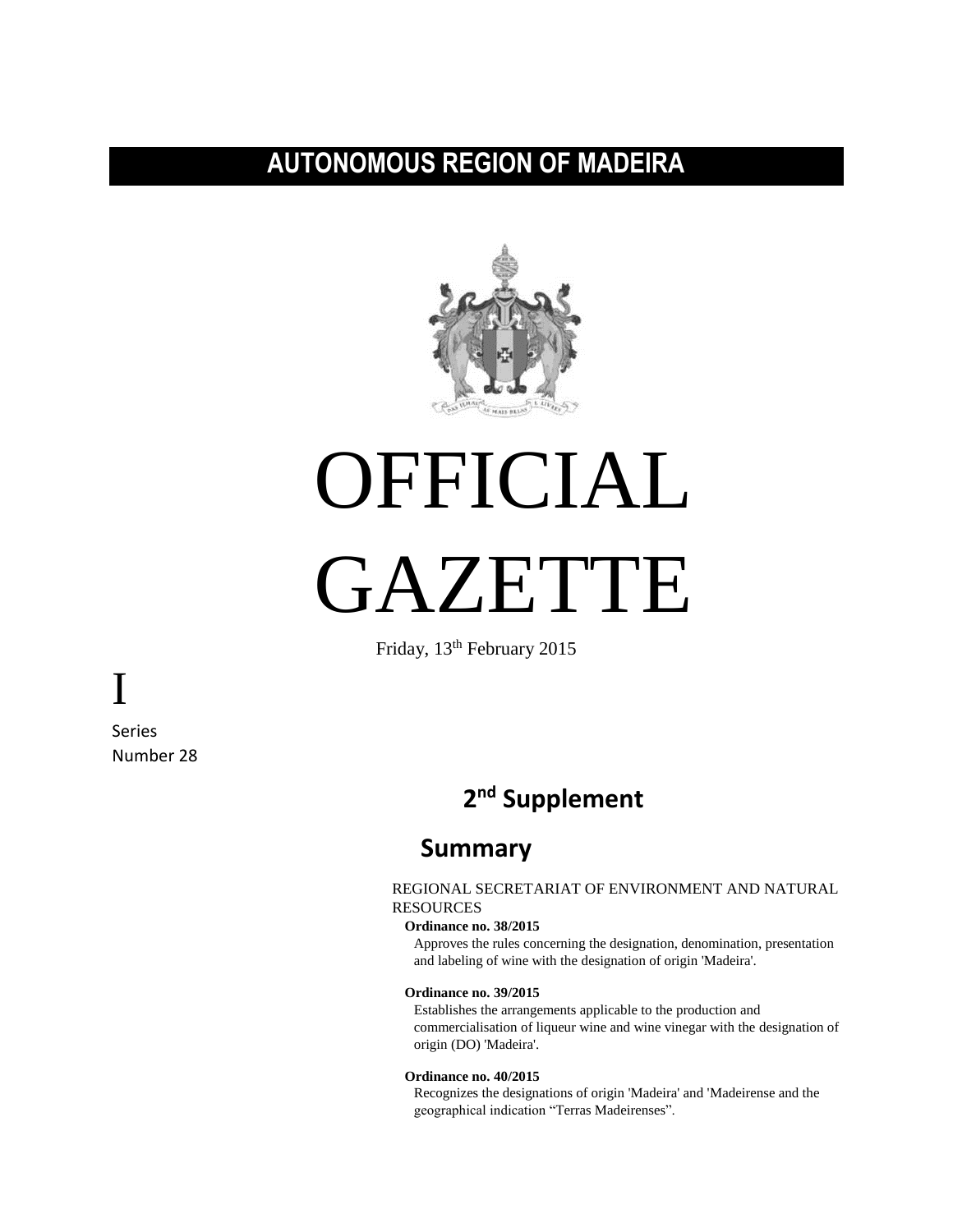## **REGIONAL SECRETARIAT OF ENVIRONMENT AND NATURAL RESOURCES**

#### **Ordinance no. 38/2015**

#### of 13th February

#### APPROVES THE RULES CONCERNING THE DESIGNATION, DENOMINATION, PRESENTATION AND LABELING OF WINE WITH THE DESIGNATION OF ORIGIN «MADEIRA»

Considering the Commission Regulation (EC) No 607/2009 of 14th July establishing the rules for the application of the Council Regulation (EC) No 479/2008 concerning the protected designations of origin and protected geographical indications, traditional terms, labeling and presentation of certain viticulture products;

Considering that the above mentioned Regulation sets that Member States may introduce additional provisions concerning the labeling and presentation for wines with a protected designation of origin or a protected geographical indication produced in their respective territories;

Considering that, in the context of the national wine sector, the specific character of wine with the designation of origin (DO) 'Madeira' as liqueur wine produced in the Demarcated Region of Madeira (DRM) requires its traditional designations to be defined and set in regional regulation, together with a set of administrative procedures and specific rules of use and characterization;

Considering the labeling - designation, presentation and protection - is disseminated through a variety of regional regulations, and it therefore becomes necessary to take account of the numerous verified legislative changes, the experience of the certifying body and the adaptation needs of the sector to the market requirements;

Considering that it is extremely important to maintain the identity of an accumulated tradition, which requires to establish an effective individualization of the wine with DO "Madeira" before consumers in a context of competition;

This Ordinance is designed to discipline the areas not covered by the Community or national regulations, or in which the Member States or the competent certification bodies enjoy regulatory freedom, avoiding the repetition and outdating derived from the legislative dynamics, particularly in the Community.

Therefore, under Article 4 of Regional Legislative Decree No 2/2006/M of 9th January, the provisions of Article 22, No. 9 of Regional Legislative Decree No 1- A/2015/M of 9th January, as well as the provisions of paragraph d) of No 1 of Article 227 of the Constitution and paragraph d) of Article 69 of the Political-Administrative Statute of the Autonomous Region of Madeira, approved by Law No 13/91 of 5th June, as amended by Laws No 130/99 of 21st August and 12/2000 of 21st June, it is referred by the Regional Government of Madeira, through the Regional Secretary for the Environment and Natural Resources, the following:

#### Article 1

#### Object

This Ordinance establishes the arrangements applicable to the protection of the designation of origin (DO) 'Madeira', which governs its labeling as well as its traditional complementary terms.

# Article 2

## Definitions

For the purposes of the provisions in this Ordinance, the following definitions shall apply:

a) labeling - all descriptions and other terms, signs, illustrations, trademarks or other descriptive material which characterize the product, and which appear in the same container, including the closure device, ring or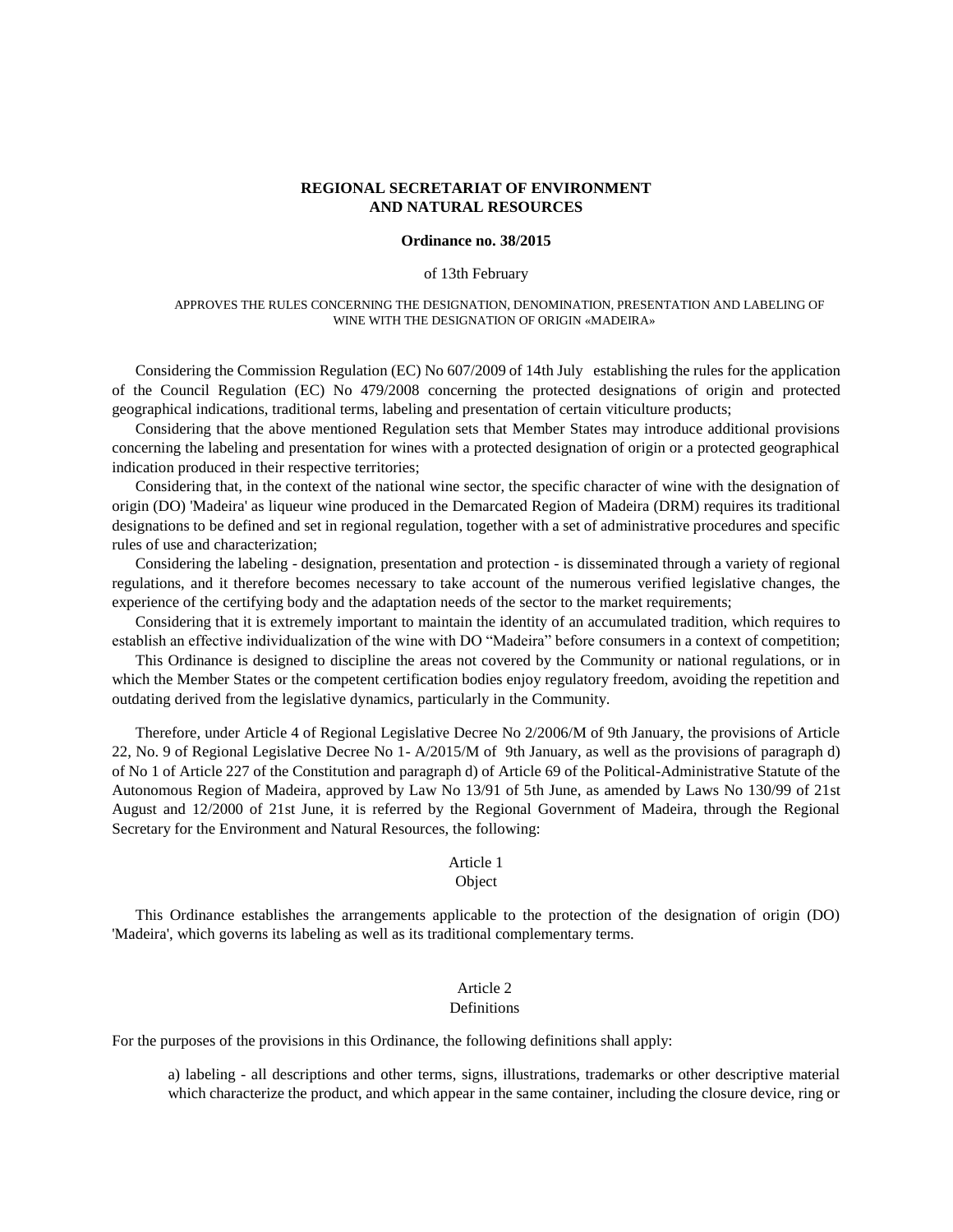collar or in labels attached to the container;

b) packaging – the protective wrappers, namely cartons and boxes used for the carriage of one or more containers and/or for their presentation, bearing in mind the sale to the final consumer;

c) label – it is the part of the labeling consisting of indications arranged in the same visual field which identifies and individualizes the product on the market and enables it to be identified by the consumer;

d) secondary label - This is the part of the labeling consisting of compulsory and optional indications, which may be arranged in another visual field;

e) visual field - This is the part of the container, excluding the base, which can be seen without it being necessary to turn or spin the container.

#### Article 3

#### Indication of vine varieties

1. The indication of the vine varieties shall be reserved for wines with DO «Madeira» produced from recommended vine varieties.

2 - The labeling of the wine with DO «Madeira» with indication of the vine variety can only show the name of one single variety among the recommended varieties.

# Article 4

# Indication of age

1 - The wine with DO «Madeira», regarding its age, comprises the following types of wine:

- a) 5 years;
- b)  $10$  years;
- c) 15 years;
- d) 20 years;
- e) 30 years;
- f)  $40$  years;
- g) 50 years;
- h) More than 50 years;

2 - The wine with DO «Madeira» with an indication of age must contain one of the terms mentioned on the preceding paragraph and/or one of the traditional terms referring to age pursuant to no. 2 of Article 7 of this Ordinance, provided that the organoleptic characteristics of the wines, evaluated by the IVBAM IP-RAM's Tasting Panel, are in compliance with the typical quality standards of the age in question.

#### Article 5

#### Mandatory labeling indications

1 - The presentation of the following indications is mandatory in the labeling of wine with DO «Madeira»:

a) the DO «Vinho da Madeira», «Madeira», «Madère», «Vin de Madère», «Madera», «Madeira Wein», «Madeira Wine», «Vino di Madera» and «Madeira Wijn»; or other translations approved by the Madeira Wine, Embroidery and Handicrafts Institute, IP-RAM (IVBAM, IP-RAM); b) the trade mark;

c) in the case of wine with DO «Madeira» indicating the vintage year, a traditional term in accordance with No.1 of Article 7 of this Ordinance, except in the case of wine entitled to the use of the term *Frasqueira* or *Garrafeira*;

d) for wine with DO «Madeira» with an indication of age, a term as referred to in No. 1 of Article 4 or a traditional term under the provisions of no.2 of Article 7 of this Ordinance;

e) The reference to the degree of sweetness is mandatory, with the exception of the labeling of wines with the names Sercial, Verdelho, Boal, Malvasia-Cândida, Malvasia-Cândida-Roxa and Malvasia, under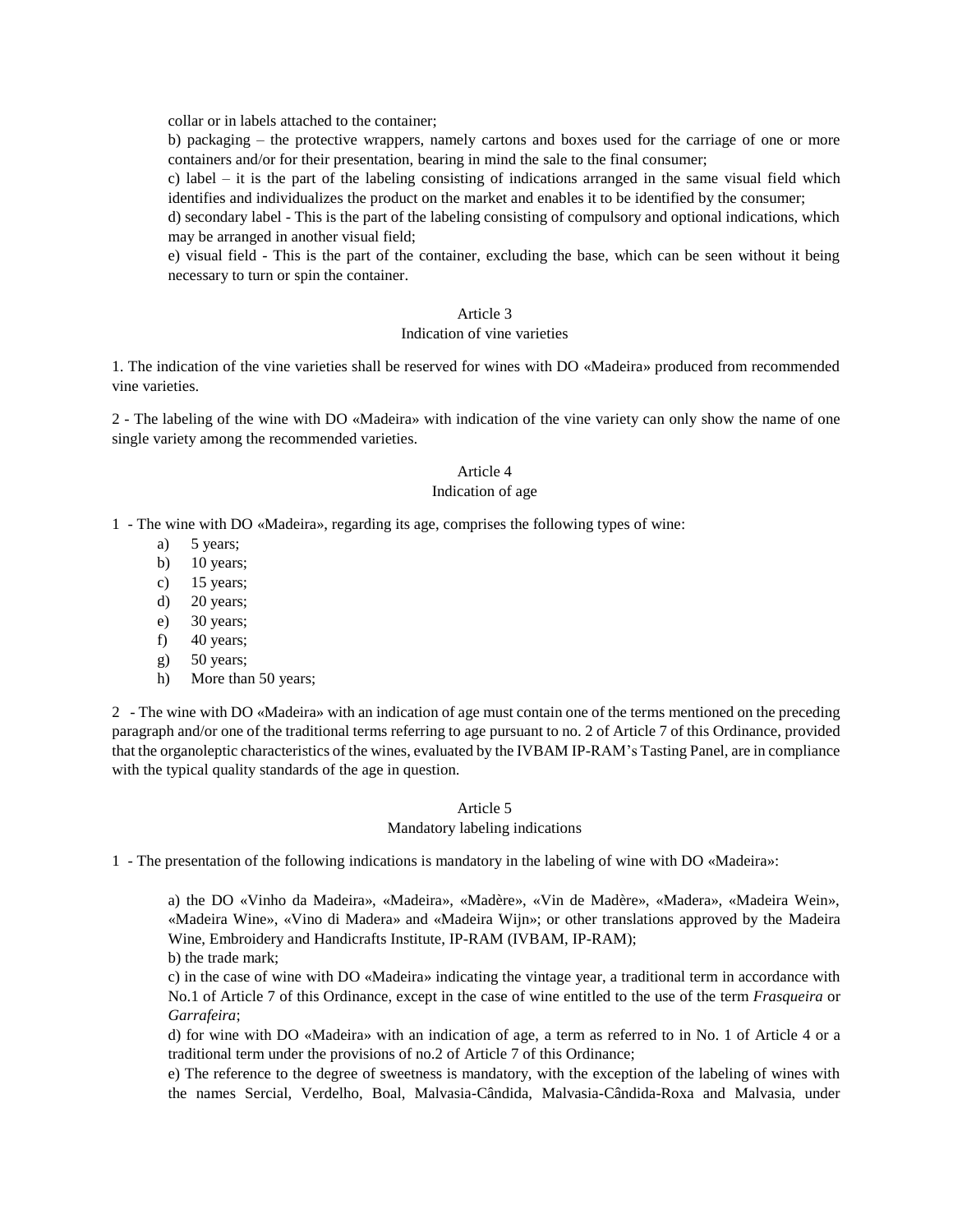numbers 1, 2 and paragraph e) of No. 3of Article 4 of the Ordinance establishing the arrangements applicable to the production and commercialization of liqueur wine and wine vinegar with DO «Madeira»;

f) the indication of the bottler;

g) the nominal volume;

h) the actual alcoholic strength by volume;

i) the indication Vinho de Portugal, Produto de Portugal, Produced in Portugal or another equivalent and its translations;

j) The indication of the bottling year preceded by "bottled in" or equivalent, in wines with an indication of the vintage year;

k) The indication of the vintage year in Frasqueira / Garrafeira, Colheita and Solera wines;

l) the batch number, preceded by the capital letter L, easily visible, clearly legible and indelible, « pursuant to national, community or local legislation;

m) other indications required by national, Community or local legislation of the destination country.

2 - The mandatory indications referred to on the preceding paragraph as well as the indication of the vine variety in accordance with Article 3 of this Ordinance shall:

a) be grouped in the same visual field of the bottle, with the exception of the indications provided for in points (j) and (l) and other indications mentioned on paragraph m of no. 1 of this Article, when this is not required by the respective legislation;

b) have characters clearly, legibly, indelibly and sufficiently large to stand out against the background on which they are printed on and that can be clearly distinguishable from all other written indications and designs.

3 - Without prejudice to the provisions of the preceding number, the indication of the designation of origin referred to in paragraph a) of No. 1 of this article must be entered with characters larger than the other indications, except for the indications concerning the name of the vine variety, the nominal volume and the actual alcoholic strength by volume, as well as the trade mark, indication of age or vintage year, degree of sweetness and traditional terms.

## Article 6

## Optional labeling indications

1 - In the labeling of wine with DO «Madeira», any of the following indications may appear:

a) Reference to the Demarcated Region of Madeira;

b) one or more traditional terms referred to in No. 3 of Article 7 of this Ordinance;

c) Unfiltered, for wines with an indication of the vintage year and with an indication of age under the terms to be defined by IVBAM, IP-RAM;

d) an indication of the bottling year on wines without an indication of the vintage year which shall be written in characters smaller than the mandatory indications and traditional terms;

e) other indications permitted under national, Community or local regulations of the country of destination.

2 - The indications present on the labeling, in particular the optional indications provided in the previous number cannot be erroneous or misleading or deceive the consumer, nor shall they give rise to any conflict with the mandatory indications.

# Article 7

# Traditional Terms

1 - In the case of wine with DO «Madeira» with an indication of the vintage year, only one of the following traditional terms shall be indicated:

a) Frasqueira or Garrafeira - a term reserved for wine with an indication of the vintage year and indication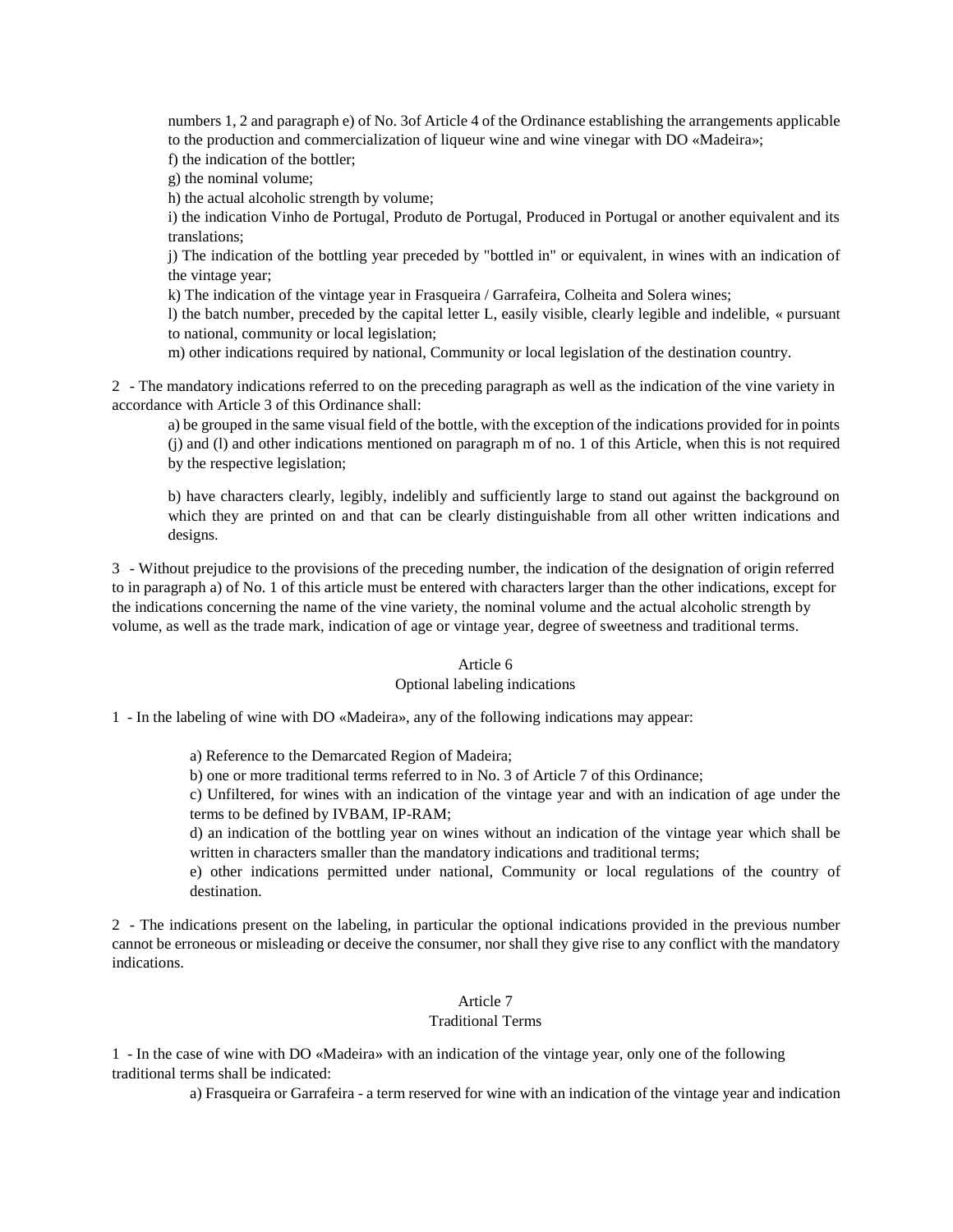of the recommended variety, produced by the "canteiro" process and subjected to a continuous aging of at least 20 years in casks, which exhibits exceptional quality organoleptic characteristics, which should indicate the bottling year and shall consist of a specific current account before and after the bottling; b) Colheita - a term reserved for wine with an indication of the vintage year, which had been continuously aged in casks for at least 5 years and shows prominent organoleptic characteristics. The IVBAM, IP-RAM must be informed of the beginning of the aging process, with a minimum notice of 5 working days, as well as its ending, have indicated the bottling year and have a specific current account; c) Solera - a term reserved for wine produced by the canteiro process which exhibits prominent organoleptic characteristics and whose base wine of a single vintage and a single recommended variety is subjected to a continuous aging of at least 5 years in casks, which constitutes the basis of a batch. After this period, an amount of each of the casks not exceeding 10%, which is replaced by an equal quantity of another new wine of the same variety, may be withdrawn annually, up to a maximum of 10 additions, after which the existing wine submitted to this process can be bottled as Solera. Each of the additions and each of the bottlings must be communicated to IVBAM, IP-RAM at least 5 working days in advance. This term shall be accompanied by an indication of the vintage year of the base wine and the indication of the vine variety, the bottling year and the specific current account before and after bottling.

2 - The labeling of wine with DO «Madeira» with an indication of age must contain one of the terms concerning age according to No.1 of Article 4 of this Ordinance and one of the following traditional terms:

a) Reserva, Velho, Reserve, Old or Vieux, for wine with 5 years old;

b) Reserva Velha, Reserva Especial, Muito Velho, Old Reserve, Special Reserve or Very Old, for wine with 10 years old;

c) Reserva Extra or Extra Reserve, for wine with 15 years old.

3 - Depending on the production process, color, structure and other characteristics of the product, one or more of the following designations may also be used for the labeling of wine with DO «Madeira»:

> a) Canteiro - Wine alcoholized during or shortly after the fermentation, being submitted to a stage in casks for a minimum period of 2 years, having a specific current account and which cannot be subjected to the "estufagem" production process nor be bottled with less of 3 years, as of 1st January of the year following the vintage;

> b) Rainwater - Wine which has a color between pale and gold with a Baumé level between  $1.0^{\circ}$  and  $2.5^{\circ}$ and that may also be associated with an indication of a maximum age of 10 years or equivalent;

c) Selecionado, Selected, Choice or Finest - Wine with outstanding quality for the age in question;

d) Fino or Fine - Quality wine with perfect balance in the freshness of the acids and set of aromas evolved with aging in casks.

4 - Without prejudice to no. 1 of this Article, the terms referred to in the preceding paragraphs may be used at the same time provided that there is no divergence between them and their inclusion in the labeling is not liable to create confusion or mislead the consumer.

# Article 8

## Transitional provisions

With the entry into force of this Ordinance, the already existing labeling which diverge from the provisions set out therein may only be used for a maximum period of two years, except those which have been affixed to wines proven to be bottled before the date of entry into force of this Ordinance.

# Article 9

## Subsidiary law

In all cases not specifically provided for in this Ordinance, the legal and regulatory rules governing the production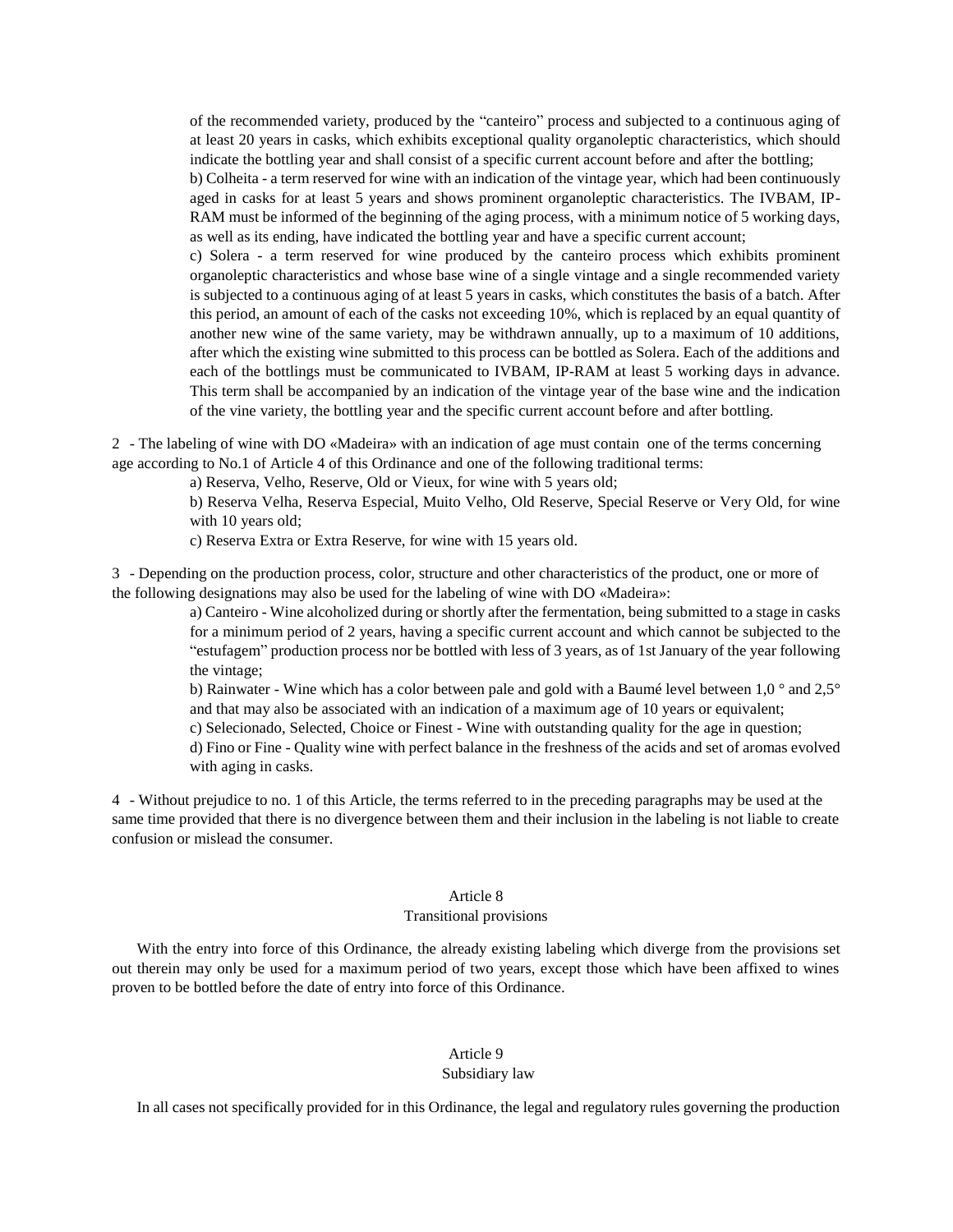and trade of wine with DO «Madeira» and the Community rules on the designation, designation, presentation and protection of wines products of the wine sector shall apply in a subsidiary manner

## Article 10 Entry into force

This Ordinance shall enter into force on the day following its publication

Regional Secretariat for Environment and Natural Resources, on 12th January 2015.

THE REGIONAL SECRETARY OF ENVIRONMENT AND NATURAL RESOURCES, Manuel António Rodrigues Correia

#### **Ordinance no. 39/2015**

of 13th February

# STATUTE OF THE DESIGNATION OF ORIGIN (DO) «MADEIRA»

The introduction of the vineyard in Madeira and the wine trade in this region go back to the time of its discovery in the 15th century. The tradition and the importance that vine and wine accumulated over five centuries in the history and economy of the Autonomous Region of Madeira made this one of the oldest Demarcated Regions of Portugal. The creation of the Demarcated Region of Madeira was then made part of the process of regulating the production and trade of wine with the designation of origin (DO) «Madeira» or «Madeira Wine», which for more than 500 years has been the ex-libris of the Land that baptized it, spreading the name of this Island all over the World.

The production and trade of Madeira wine is essentially governed by the Regulation annexed to the Regional Regulatory Decree No 20/85/M of 21st October - which, by virtue of its entry into force of Regional Legislative Decree No 1-A/2015/M, of 9th January and the subsequent publication of the respective regulations, of which this Ordinance is an integral part, will be gradually repealed – existing, however, a set of individual rules from different legal and regulatory diplomas, some of which are prior to the present legal-constitutional regime.

It is therefore urgent and imperative not only to bring together in a single document all the rules concerning the production and trade of wine with DO «Madeira», but also to update the legal regime in that area and to make it in compliance with the principles and rules resulting from the establishment of the common organization of the agricultural markets as well as to regulate the production of vinegar made from liqueur wine with DO «Madeira».

The first step in this direction was taken by Decree No 212/2004 of 23rd August, which established the new institutional organization of the national wine sector and regulated the recognition, protection, control, certification and use of their respective designations of origin and geographical indications, provided that their application to the Autonomous Regions of the Azores and Madeira would be made with the necessary adaptations through regulations specific to the Regional Government bodies.

This adaptation operated by the Regional Legislative Decree No 2/2006/M, of 9th January, it is recognized, in the context of the new judicial and legal framework of the national wine sector, through the Ordinance recognizing the DO «Madeira» and «Madeirense»', as well as the GI «Terras Madeirenses», the DO «Madeira» may be used for the generous wine to be included in the category of liqueur wine and wine vinegar produced in the Demarcated Region of Madeira under the conditions laid down in this Statute.

Now, it is the time to create this new statute, establishing a set of rules regulating the entire area of production and trade of wine with DO "Madeira" and wine vinegar, which conforms to the current legal system of the national and Community wine sector.

Therefore, under Article 4 of Regional Legislative Decree No 2/2006/M of 9th January, No. 2 of Article 17 of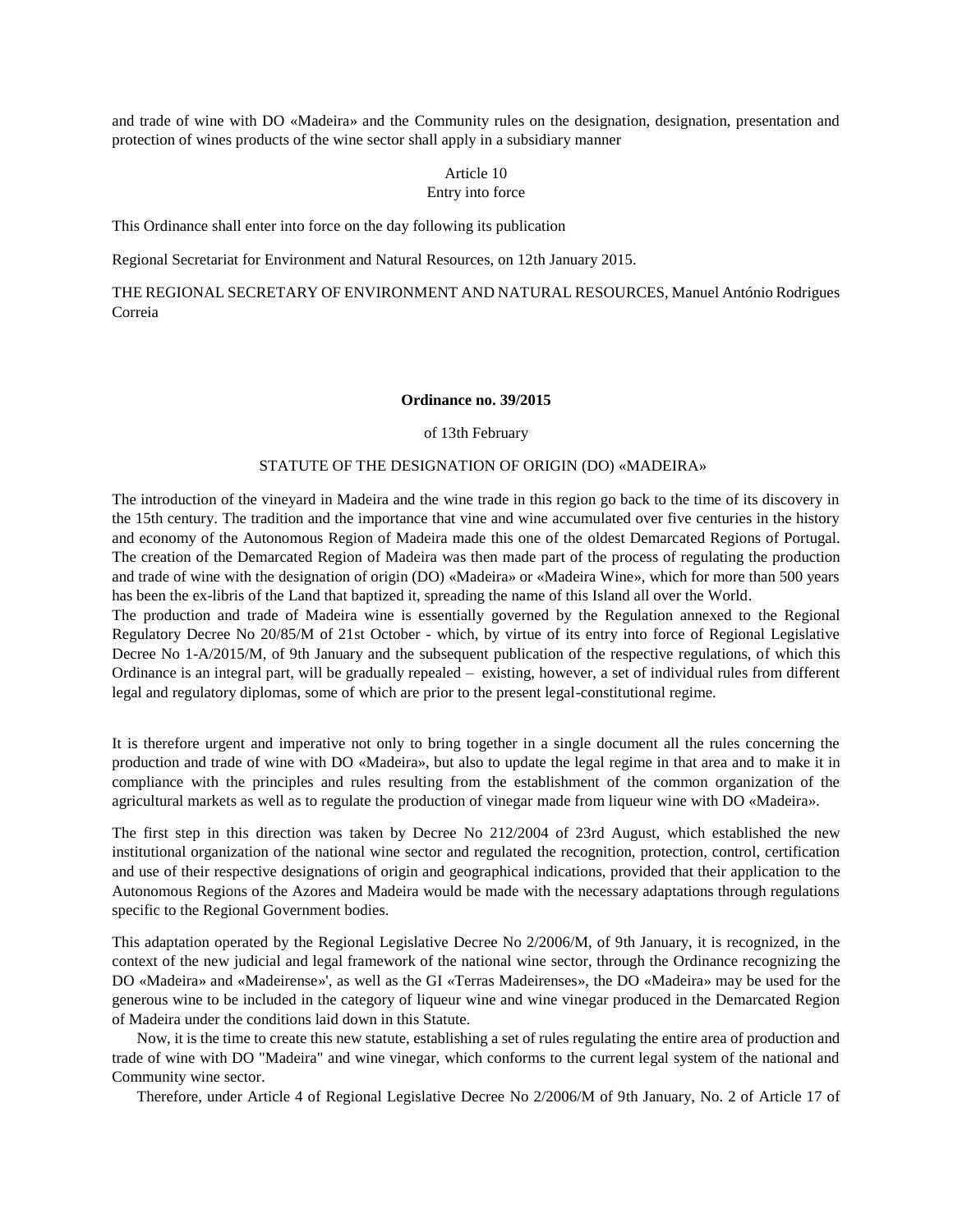Regional Legislative Decree, No 1-A/2015/M of 9<sup>th</sup> January, as well as the provisions of paragraph d) of no.1 of Article 227 of the Constitution and paragraph d) of Article 69 of the Political-Administrative Statute of the Autonomous Region of Madeira, approved by Law no. 13/91, of 5th June, as amended by Laws no. 130/99 of 21st August and 12/2000 of 21st June, refers by the Regional Government of Madeira, through the Regional Secretary for the Environment and Natural Resources, the following:

# Part I

#### General provisions

## Article 1 Object

This Regulation establishes the arrangements applicable to the production and trade of liqueur wine and wine vinegar with the designation of origin DO «Madeira»

## Article 2 Delimitation of the production region

The geographical area of the DO «Madeira» corresponds to that referred to in Article 6 of the Ordinance which recognizes the DO «Madeira» and «Madeirense» as well as the GI «Terras Madeirenses»

#### Article 3

# Vine Varieties

1- The recommended and authorized vine varieties to be used for the production of wine eligible for the DO «Madeira» shall be as set out in the Single Annex to this Ordinance, of which it forms an integral part.

2- In addition to the vine varieties included in the Single Annex to this Ordinance and as a result of ongoing studies and research, other vine varieties recommended and/or authorized for use in the production of wine eligible for the DO «Madeira» may be considered by Ordinance of the member of the regional government with responsibility for the wine sector.

#### Part II Wine with DO «Madeira»

#### Article 4

#### Degrees of sweetness

1 - The wine with DO «Madeira», taking into account the correspondent degrees of sweetness, comprises the following types of wine:

- a) Dry wine with a Baumé level less than to  $1.5^{\circ}$ ;
- b) Medium dry wine with a Baumé level between  $1^\circ$  and  $2.5^\circ$  inclusive;
- c) Medium sweet wine with a Baumé level between 2,5° and 3,5°, inclusive;
- d) Sweet wine with a Baumé level above 3,5 °

2 - Wine with DO «Madeira» with a Baumé level not exceeding 0,5 ° may also be designated as extra dry.

3 - The wine with the DO «Madeira» with an indication of one of the vine varieties Sercial, Verdelho, Boal, Malvasia-Cândida, Malvasia-Cândida-Roxa, Malvasia or Terrantez may only be associated with the following types:

- a) Dry or extra dry for Sercial variety;
- b) Medium Dry for the Verdelho variety;
- c) Medium sweet for the Boal variety;
- d) Sweet for the Malvasia-Candida, Malvasia-Cândida-Roxa and Malvasia varieties;
- e) Medium Dry or Medium sweet for the Terrantez variety.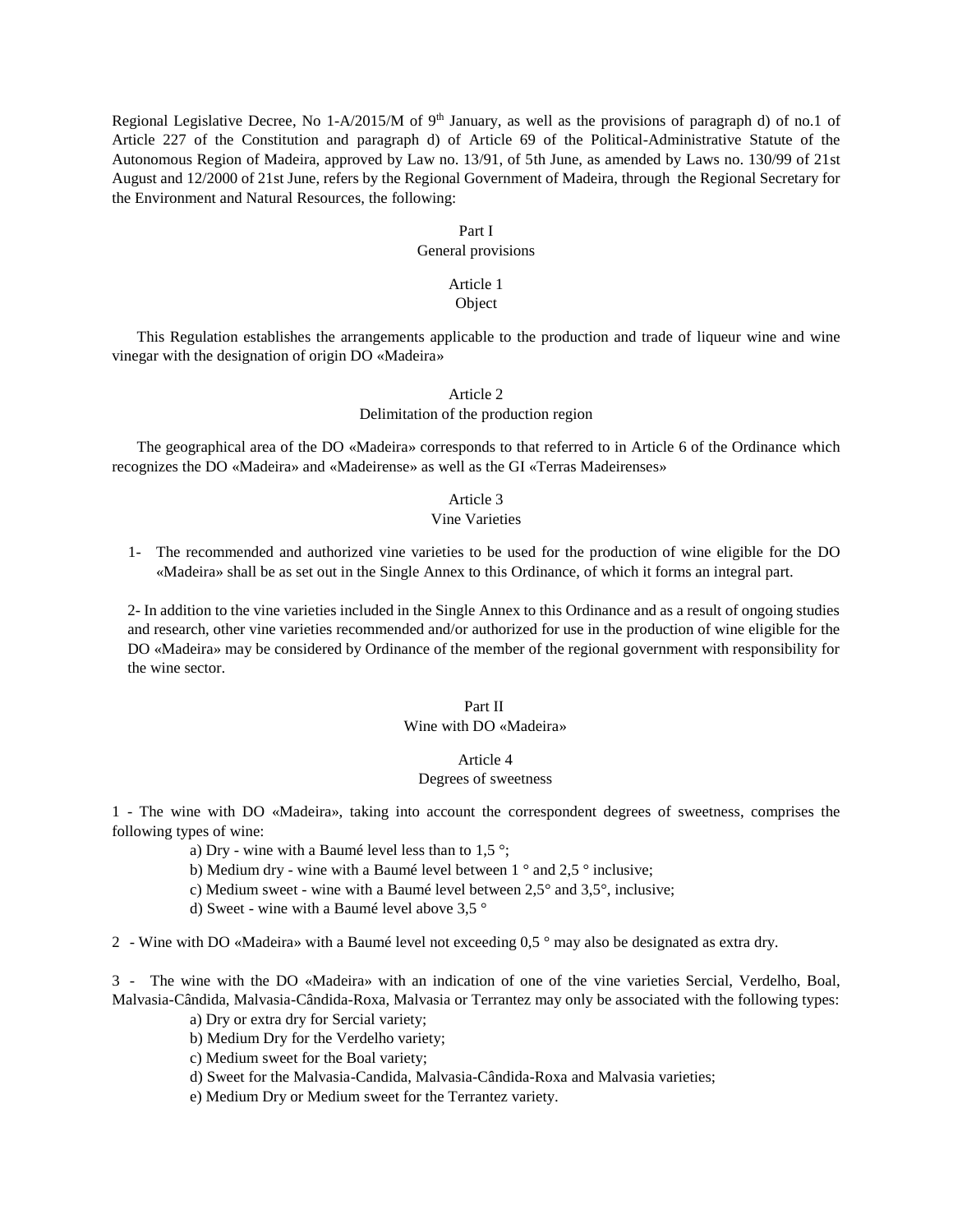4 - In the case of wine with DO «Madeira» with the right to use the term Frasqueira or Garrafeira, the relation between the vine varieties and the degree of sweetness referred to in the preceding paragraph may be modified according to the positive opinion issued by the Tasting Panel of the Madeira Wine, Embroidery and Handicrafts Institute, IP-RAM (IVBAM, IP-RAM) and after express authorization of the Board of Directors of this Institute.

5 - The wine with the DO «Madeira» obtained from the other recommended or authorized vine varieties may have any of the terms referred to in paragraph 1 or 2 of this Article regarding the degree of sweetness.

# Article 5

# Yield per hectare

1 - The maximum yield of must per hectare in the Demarcated Region of Madeira (DRM) of vineyards intended to wine production with DO «Madeira» is 150 hl.

2 - According to the particular climatic conditions and the qualities of the musts, the IVBAM, IP-RAM can make annual adjustments of the yield per hectare.

## Article 6

# Maximum volatile acidity

The maximum volatile acid content of wine with DO «Madeira» shall be:

- a) 20 meq/l for wines aged less than or equal to 10 years;
- b) 25 meq/l for wines aged over 10 years and less than 20 years;
- c) 30 meq/l for wines of 20 years or more.

# Article 7

# Vinification process

1 - The musts to be used for the production of wine with DO «Madeira» shall have a minimum natural alcoholic strength by volume of 9% vol.

2. Without prejudice to the provisions of the Community legislation, the yield of must in liters resulting from the separation of the grape marc shall not exceed 85% by weight, and the remaining must may not be used for the production of wine with DO «Madeira», nor of any other wine with DO or Geographical Indication (GI).

3. The yield in liters of filtered wine resulting from the separation of wine lees may not exceed 95% of the volume of must.

4 - The production of wine with DO «Madeira» must follow the traditional methods of vinification and comply with the legally authorized oenological practices and processes.

5 - The preparation of wine with DO «Madeira», considering the different types of wine marketed, can only be made by adding, during and after fermentation, neutral alcohol of vinous origin with a minimum alcoholic strength by volume of 96% vol.

6. The use of concentrated must, or rectified concentrated must, during or after fermentation, may be used for the production of wine with DO «Madeira», provided that the increase in the total alcoholic strength by volume of the wine does not exceed 8% vol.

7 - The concentrated must referred to in the previous paragraph must come from the Demarcated Region of Madeira and from recommended grape varieties and / or authorized for the production of wine with DO «Madeira».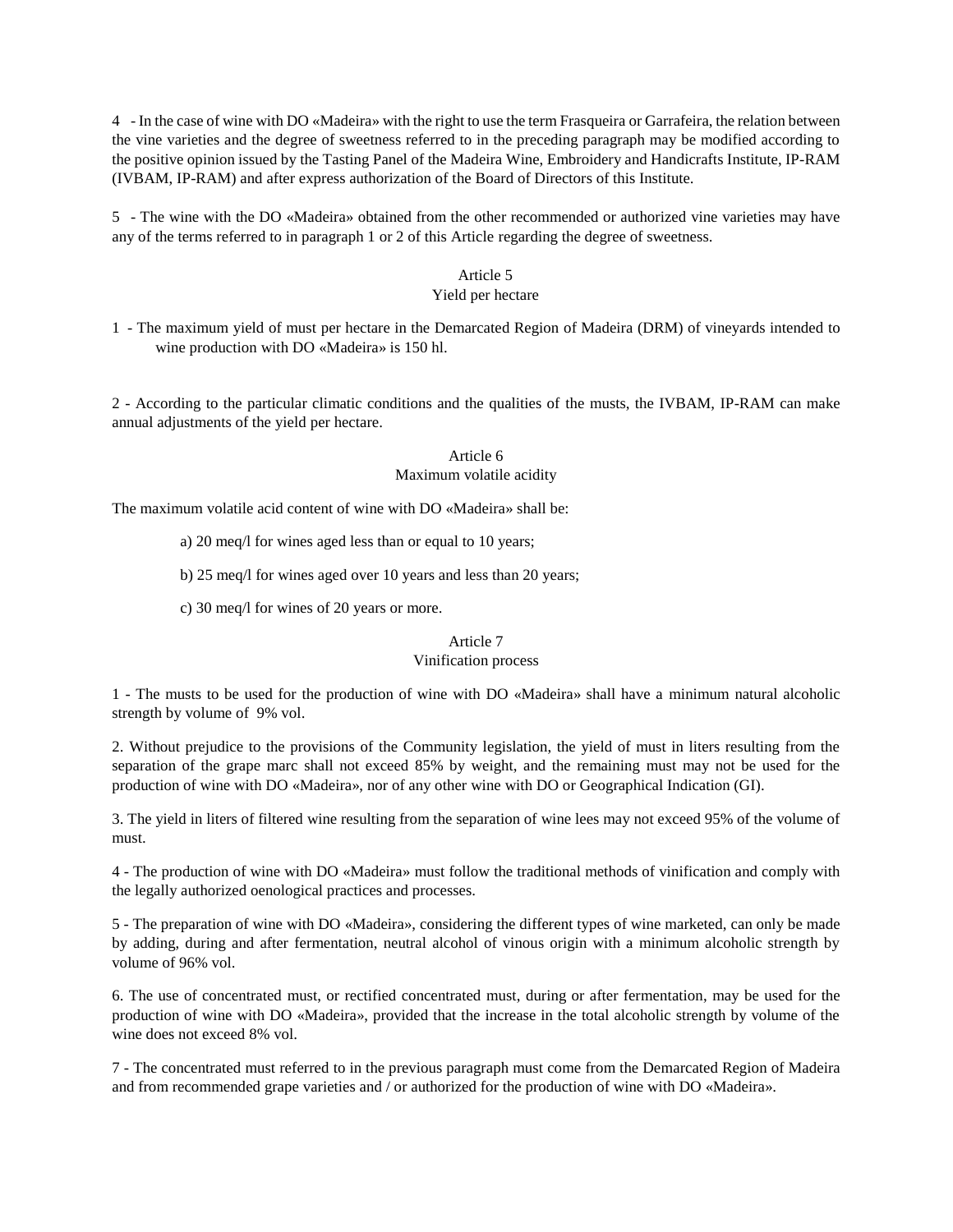# Article 8

#### Total and acquired alcoholic strength by volume

1 - Wine with DO «Madeira» must have a total alcoholic strength by volume of not less than 17,5% vol. and an acquired alcoholic strength by volume of not less than 17% vol. and not more than 22% vol..

2 - Exceptionally, with the authorization of the IVBAM, IP-RAM, the commercialization of wine with DO «Madeira» with a minimum acquired alcoholic strength of 15,5% vol may be granted

#### Article 9

# Production processes

1 - The production processes inherent to the production of wine with DO «Madeira» are the Canteiro and the Estufagem.

2. The wine with DO «Madeira» produced through the "canteiro" process is the wine produced from recommended and authorized vine varieties, made alcoholic during or shortly after fermentation in accordance with the provisions of no. 5 of Article 11 of this Ordinance, submitted to a stage in wood for a minimum period of 2 years.

3 - Wine with DO «Madeira» produced through the "estufagem" process is the wine made from recommended and authorized grape varieties which, after made alcoholic in accordance with the provisions of no.5 of Article 11 of this Ordinance, is stored in containers, fitted with maximum thermometers placed at a temperature not exceeding  $50 \degree C$ for a period of no less than 3 months.

4 - The beginning of the "canteiro" process and "estufagem" must be communicated to the IVBAM, IP-RAM at least 5 working days in advance, who may take samples that will be analyzed at the Institute's Laboratory and seal the respective containers, while verifying, concerning the "estufas", the compliance of its temperature to the provisions of the previous number.

5 - The end of the "canteiro process" and "estufagem" shall also be communicated to the IVBAM, IP-RAM, which can collect samples that will be analyzed in the Laboratory of this Institute.

> Article 10 Wines indicating the vintage year and/ or indication of variety

1 - The grapes or musts intended for the production of wine with DO «Madeira», indicating the vintage year and/or indication of vine variety, must be individualized and the respective wine obtained.

2 - The wine referred to in the previous number must be as clearly identified in the Production Statement of the respective vintage or in the verification request of the vintage, to be delivered on the IVBAM, IP-RAM pursuant to the legislation in force.

## Article 11

#### Current Accounts

1 - All wine with DO «Madeira» produced under the terms of this Ordinance shall be the subject to current accounts, broken down by wine type and class, according to the IVBAM, IP-RAM.

2 – The wine with DO «Madeira» obtained from at least 85% of one of the recommended grape varieties listed in the single Annex to this Ordinance is associated with the class of wine designated by the letter A and the remaining wine with DO «Madeira» is associated with the class of wines designated by letter B.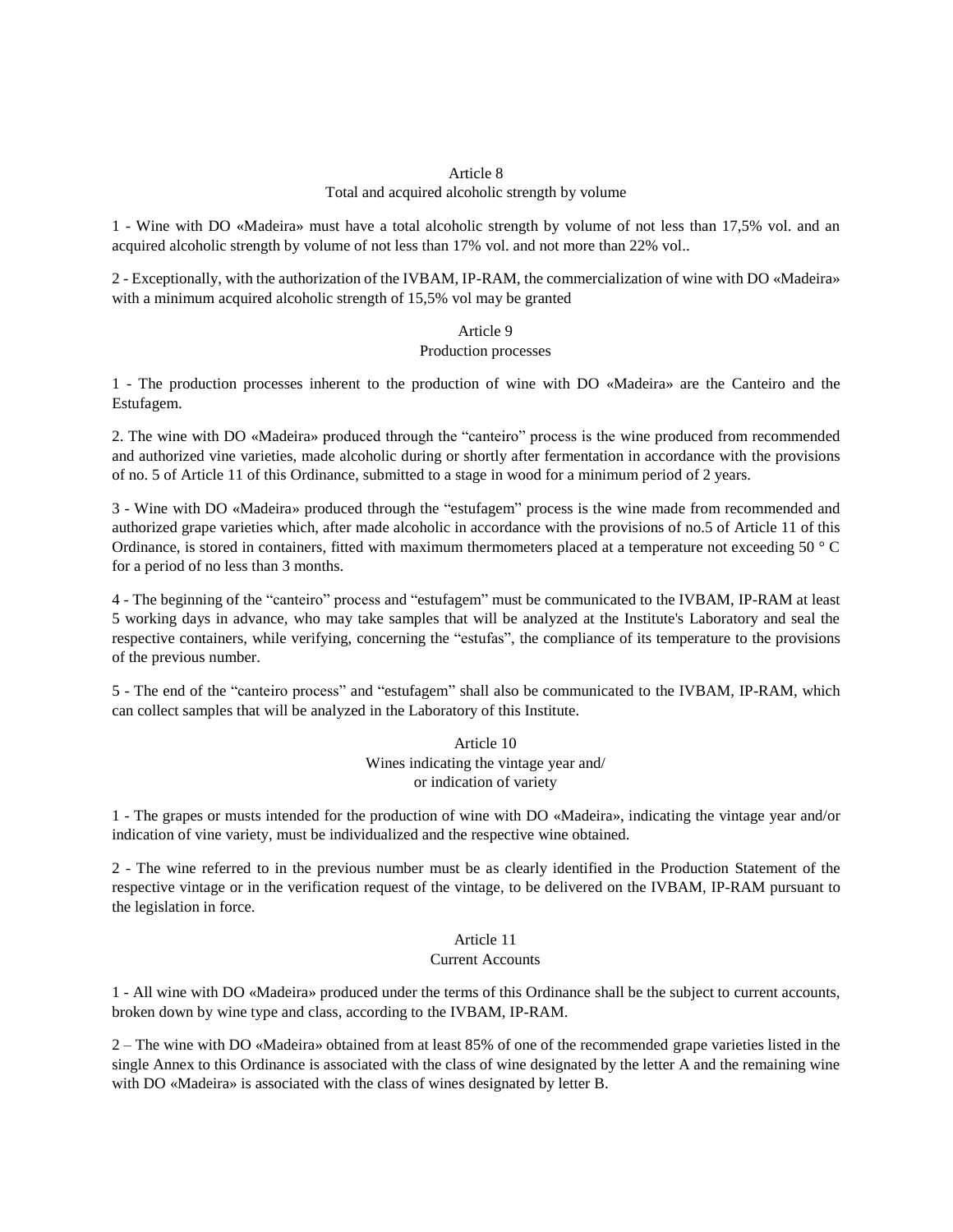3- In the classes A and B mentioned in the previous number, there are 6 types or states of production, designated from 1 to 6, accordingly:

a) state 1 for filtered wine;

b) state 2 for alcoholized wine and for wine in "canteiro", previously alcoholized;

c) state 3 for wine in "estufagem", previously alcoholized;

d) state 4 for wine after being submitted to the "estufagem" process for at least 3 months;

e) state 5 for wine after being submitted to the "canteiro" process until completing 3 years in accordance with No.3 of Article 13 of this Ordinance, or to the wine after the "estufagem" process, where it must remain until 31st October of the second year following that of the respective vintage;

f) status 6 for wine ready to be bottled and commercialized.

4 - For the purposes of the paragraph a) of the preceding number, the term "filtered wine" means the product obtained exclusively through total or partial alcoholic fermentation of fresh grapes and in which the lees have already been separated.

5- For the purposes of paragraph b) and c) of number 3 of this Article, wine alcoholized means wine to which the wine alcohol has been added and which has an acquired alcoholic strength by volume of not less than 15,5% vol.

6- The economic agents shall communicate monthly to the IVBAM,IP-RAM, by the 15th of the following month, the movements of wine and other wine products, which involves any changes in their corresponding production and / or marketing process, performed in their facilities during this period, except for the communication regarding the month of July, which must be sent by the third working day of August.

7 - Bulk circulation between economic agents of wine with DO «Madeira» in preparation or already prepared may only be carried out by prior notification to the IVBAM, IP-RAM.

8 - The IVBAM, IP-RAM can carry out retails at the premises of the economic agents, whenever it deems necessary.

# Article 12

# Premises

The processing of grapes and other operations and treatments for the production of wine with DO «Madeira» shall be carried out in the DRM, in wineries or other facilities registered, approved and subject to the control of IVBAM, IP-RAM and in which they shall keep updated records under the terms to be defined by this Institute.

# Article 13 Bottling and commercialization

1- In order to be bottled and commercialized, the wine with DO «Madeira» must have the appropriate quality and analytical characteristics applicable to liqueur wines or legally established for wines in general as well as the specific characteristics laid down for the wine with DO «Madeira».

2- The trading of wine with DO «Madeira», irrespective of its destination, as well as the supply of the relevant certificates, may only be carried out after its physical, chemical and organoleptic analysis by the IVBAM, IP-RAM, in which is proved that it satisfies the required characteristics and quality.

3 – The wine with DO «Madeira» produced using the "canteiro" process may be considered only in bottling conditions after at least 3 years, and this period may not start to be counted before 1st January of the year following the vintage.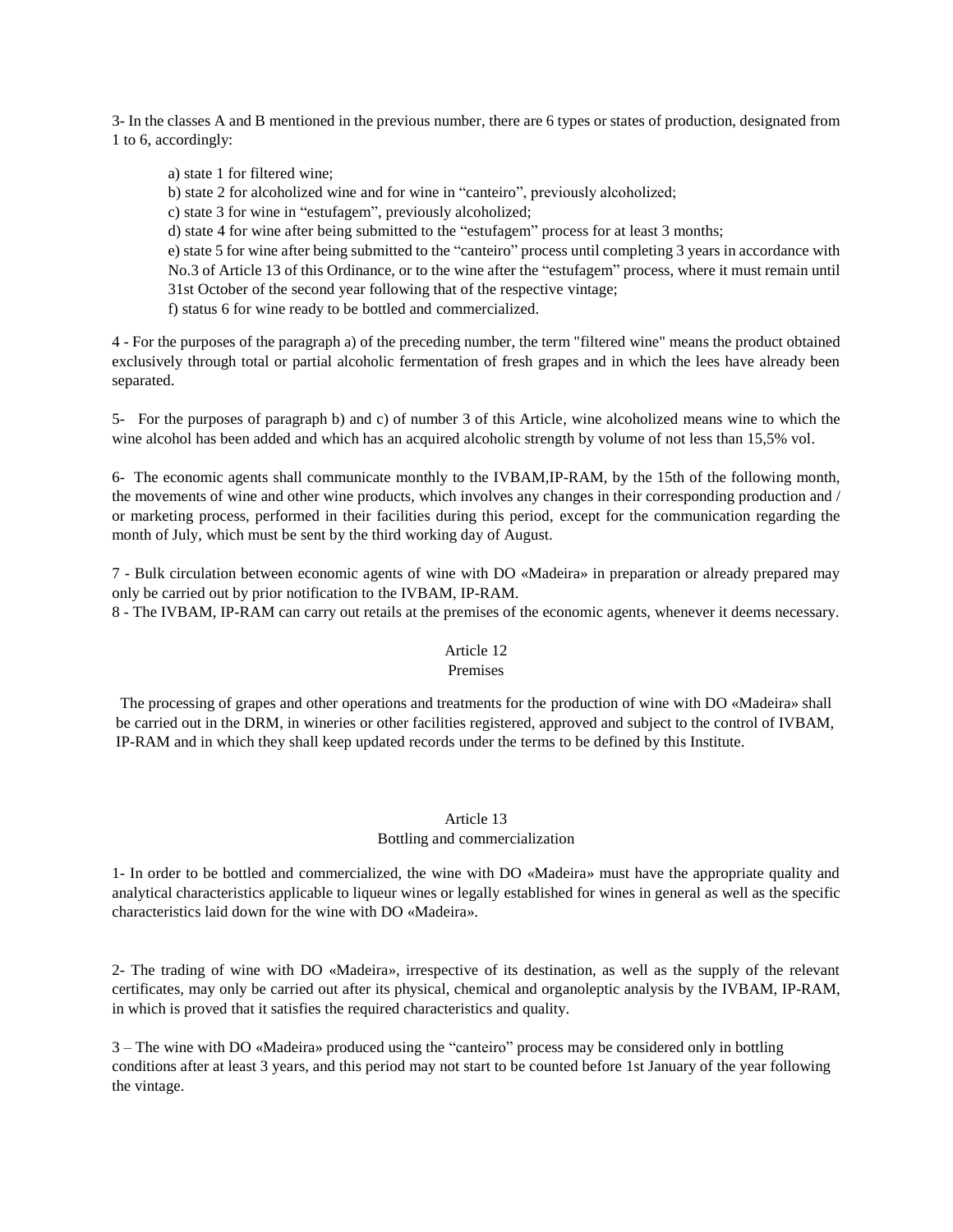4 - Wine with DO «Madeira» produced by the "estufagem" process may only be bottled and marketed as such after at least three months after the "estufagem" process, but not before the 31st October of the second year following the vintage.

5 - Without prejudice to the provisions of no. 7 of Article 11 of this Ordinance, the commercialization in bulk of wine with DO «Madeira» shall be prohibited.

6 - By way of derogation from the provisions of the preceding paragraph, in exceptional circumstances, the trading in bulk to the agri-food industry and other prestigious products may be authorized, under the terms provided in special regulations and, in the case of wine produced by the said process on no. 3 of Article 9 of this Ordinance, after at least 3 months after "estufagem", but not before the 31st October of the year following the vintage.

7 - Bottling of wine with DO «Madeira», irrespective of its destination, may only be carried out in glass bottles duly corked with cork stoppers and with previously approved labeling, and must in any case comply with the rules in force about designation, denomination, presentation and labeling of wine products, and in particular wine with DO «Madeira».

8 - Without prejudice to the applicable legislation, the bottles must have 1,5 l, 1,0 l, 0,75 l, 0,5 l or 0,375 l of useful capacity, except in justified cases and with prior authorization of the IVBAM, IP-RAM, in which bottles with other useful capacities may be used.

9 - The bottling of miniatures or glass flasks, with threaded metal caps or with cork stoppers, of a net capacity of 0,2 liters or less may also be allowed.

10 - Exceptionally, and with the authorization of the IVBAM, IP-RAM, it is possible to allow the bottling of wine with DO "Madeira" in bottles of other materials or other forms of packaging as well as the use of other type of seals, providing that the operator ensures its compliance with the national and Community standards on the suitability of materials for contact with food.

11 -Is not allowed the retail sale of non-bottled wine with DO «Madeira».

# Article 14

Obligations of wine producers with DO «Madeira»

1 - All economic agents registered in the IVBAM, IP-RAM as producer of wine with DO «Madeira» must comply with the following conditions:

a) To maintain a permanent minimum stock of 1/4 of the average annual volume of trading of wine with DO «Madeira» in the last 3 wine years, with a minimum of 75,000 liters;

b) To have facilities with sufficient storage capacity to contain the permanent minimum existence and the normal reserve calculated in accordance with the provisions of paragraph 2 of article 15 of this Ordinance, as well as equipment and other means compatible with the corresponding volumes;

c) Fulfill all the rules applicable to the production and trading of wine with DO «Madeira».

2. By way of derogation from paragraph a) of the preceding number, for the new economic operators and until the end of the 3rd wine year as from its entry, the permanent minimum stock of wine with DO «Madeira» corresponding to 1/4 of the monthly average of the commercialization volume, accumulated from the following month after its registration, multiplied by 12 months, with a minimum of 75,000 liters that must be ensured soon after the end of the vintage, after its registration.

3-The commercialization of wine with DO «Madeira» shall not be permitted beyond the limit compatible with the subsistence of the permanent minimum stock, except for the provisions of Article 16 of this Ordinance.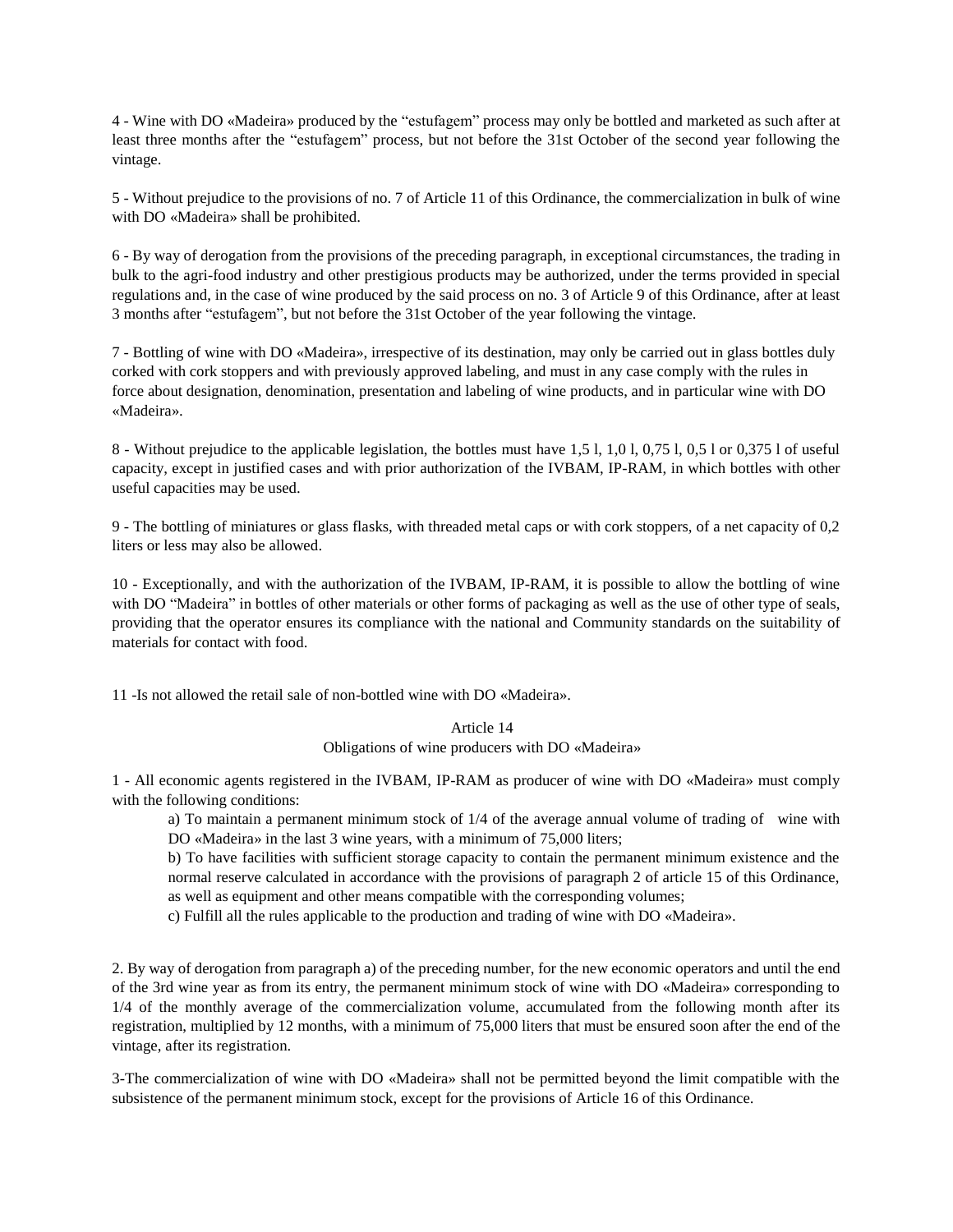# Article 15 Obligations and intentions of purchase

1. The economic agents mentioned in number 1 of the previous article, must still have a normal reserve of wine with DO «Madeira» and to make until 15th November of the vintage year a certain volume of purchases of grapes, must or wine of the vintage of the year.

2 - The existence of wine with DO «Madeira» sufficient to cover the trading volume of 18 months, calculated by the average of the 36 months immediately preceding 31st July of the respective year, shall be considered normal reserve.

3 - By way of derogation from the preceding paragraph, for the new economic agents and until the end of the 3rd wine year after its entry into force, the normal reserve shall correspond to the existence of sufficient wine with DO «Madeira» to cover the volume of the trading of 18 months, calculated by the monthly average of the trading in the period between the beginning of the wine year of its inscription and the 31 of July of the year related to the obligation of purchase multiplied by 18 months.

4. The volume of the purchase obligation of each economic agent mentioned in number 1 of this Article shall be directly proportional to the volume of trading in the period from August 1st of the previous year up to July 31st of the respective year and can only exceed 75% of the volume traded when it is required to make up the normal reserve.

5 - The purchase obligation defined in the preceding paragraph shall be reduced by a discount of 1% to 5% of that quantity calculated by the ratio between the stocks of wine with DO «Madeira» plus the normal reserve and the average monthly sales of each economic agent during the triennium mentioned in number 2 of this Article.

6 - By way of derogation from the preceding paragraph, for the new economic agents and until the end of the 3rd wine year from the date of its register, the purchase obligation defined in paragraph 4 of this article is reduced by a discount of 1 % to 5% of that quantity, calculated on the basis of the ratio between the stocks of wine with DO «Madeira» in addition to the normal reserve and the average monthly trading of each economic agent in the period from the beginning of the wine year of its entry to 31st July of the year relating to the purchase obligation.

7 - The total volume of purchase obligations shall be fixed after the quantity of wine necessary for the constitution of the normal reserve has been determined, and the IVBAM, IP-RAM shall notify each of the economic agents, by 15th August of each year, of the corresponding purchase obligation.

8 - The economic agents must notify the IVBAM, IP-RAM until July 15 of each year, the quantities they intend to acquire at vintage time.

# Article 16

# Suspension of registration

1- The commercialization of the permanent minimum stock implies the suspension of the registration of the economic agents registered in the IVBAM, IP-RAM as "Producers of wine with DO «Madeira»".

2- During the suspension of the registration referred to in the preceding paragraph, the economic agent may only trade wine with DO «Madeira» to other economic agents in the sector.

3- During a maximum period of 12 months after the notification of the IVBAM, IP-RAM that the stocks of wine with DO «Madeira» are inferior to the permanent minimum stock, the suspension may be lifted given that it is proven through physical and documental evidence that the permanent minimum stock was recovered.

4- Once the period established in the previous paragraph has expired and if the suspension is not withdrawn, it becomes definitive and the entity enters into liquidation, in accordance with the provisions of the following article.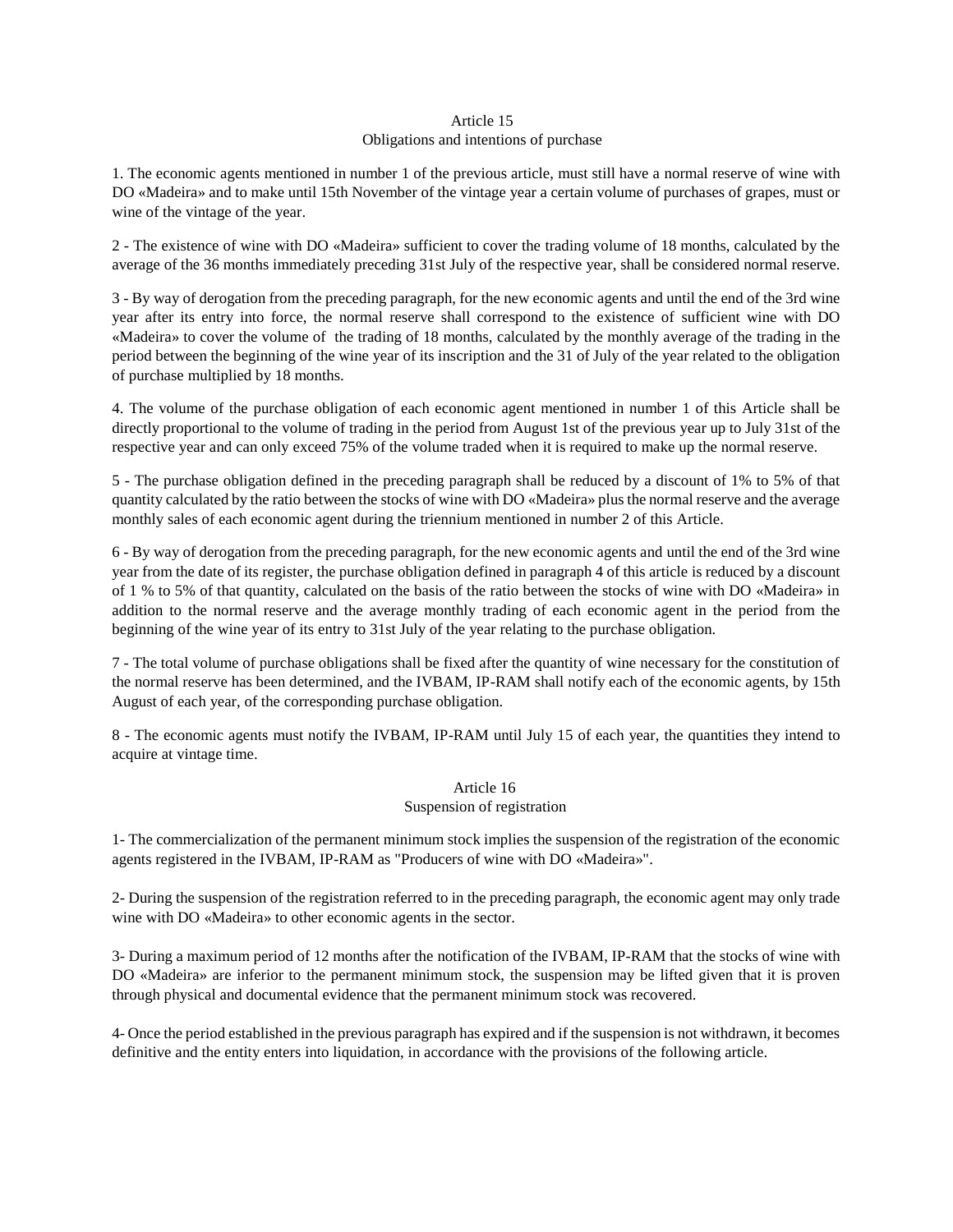# Article 17

# Liquidation

1 - For the purposes of the provisions of this statute, liquidation means the closing down of the activity as "Producer of wine with DO «Madeira»".

2 - The obligation of the producer of wine with DO «Madeira» to maintain a permanent minimum stock, as well as the volume of purchase obligations for the constitution of the normal reserve, in the terms defined in this Ordinance, shall not apply to entities that are in a liquidation regime according to the rules defined by the IVBAM, IP-RAM.

3 - To the entities that enter in a liquidation regime, the IVBAM, IP-RAM must refuse the re-register with the consequent inhibition of the exercise of the activity of producer of wine with DO «Madeira» for a period of 3 years, starting from the term of liquidation, except when liquidation is caused by force majeure or for reasons not attributable to the economic agent.

# Part III

# Wine vinegar with DO «Madeira»

# Article 18 Elaboration

1 - Vinegars that are produced within the Demarcated Region of Madeira may benefit from the DO «Madeira» provided that they are obtained from wines suitable for recognition as wines with DO «Madeira» and comply with current national and Community standards, as well as with the provisions that will be established on the matter in internal regulations of the IVBAM, IP-RAM.

2 - The DO «Madeira» awarded to wine vinegars may only be used to designate that product provided that it is associated with the expression 'Wine vinegar'.

# Part IV Final and transitional provisions

# Article 19

# Wine infringements

Failure to comply with the provisions of this Ordinance subjects the economic agents to the application of the legal regime in force for infringements correspondent to non-compliance with the legal discipline applicable to vineyards, production, trade, processing and transit of wines and other products and activities developed in this sector, as well as other applicable legislation.

## Article 20

# Transitional provisions

1 – The economic agents who had the status of "partidista" or "armazenista-partidista" in the light of the repealed diplomas with the publication of this Ordinance and who wish to exercise the activity of producer of wine with DO «Madeira», must observe the condition pursuant to the paragraph a) of No. 1 of Article 14 of this Ordinance until 31st July of the year following the  $5<sup>th</sup>$  vintage after the entry into force of this ordinance.

2 - In duly reasoned cases, the IVBAM, IP-RAM may extend the period mentioned in the previous number.

3. Wines bearing the DO «Madeira» produced until the date of entry into force of this Ordinance and which do not comply with its provisions may be traded until stocks are sold out.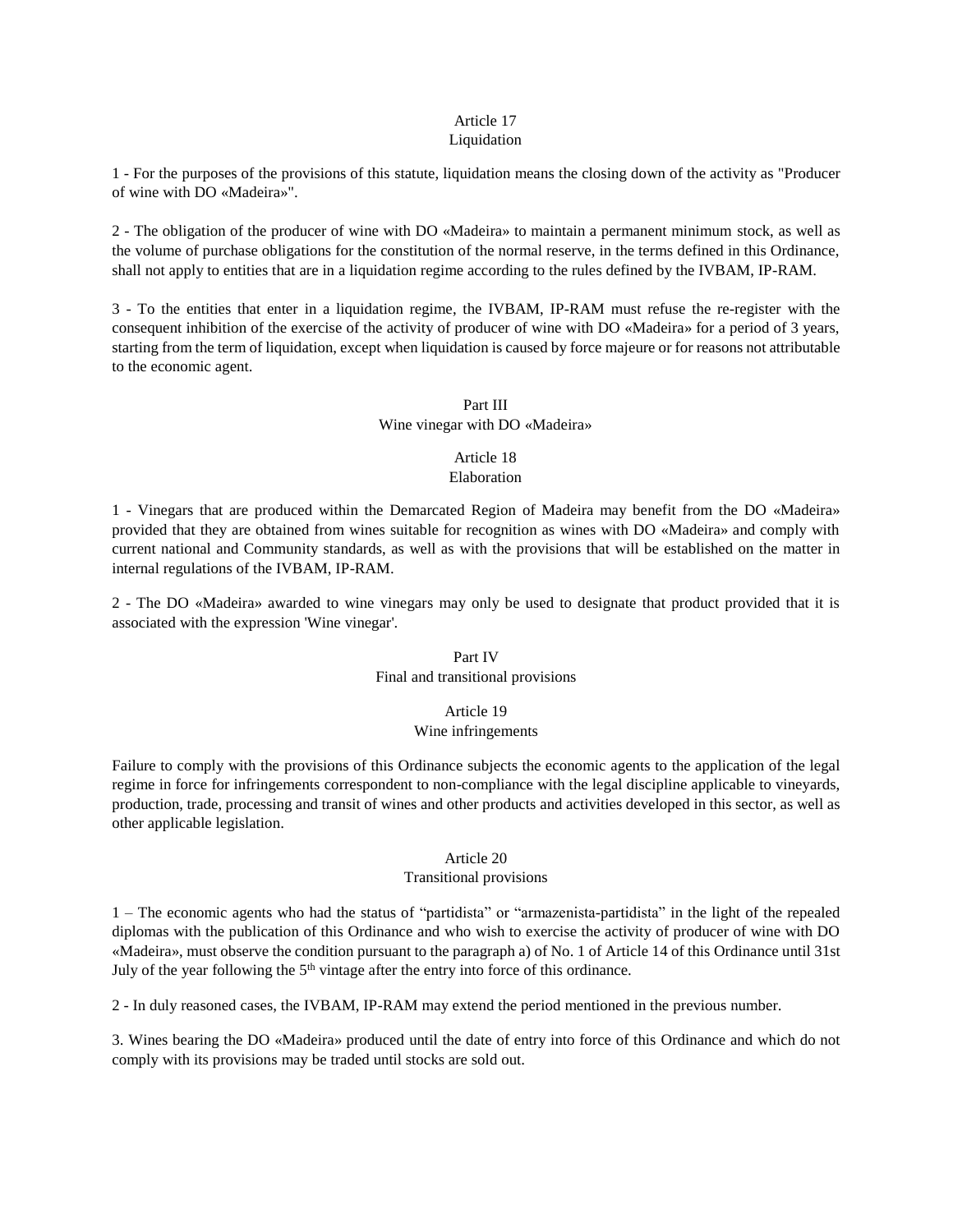# Article 21 Entry into force

This Ordinance shall enter into force on the day following its publication

Regional Secretariat for Environment and Natural Resources, on 12th January 2015.

THE REGIONAL SECRETARY OF ENVIRONMENT AND NATURAL RESOURCES, Manuel António Rodrigues Correia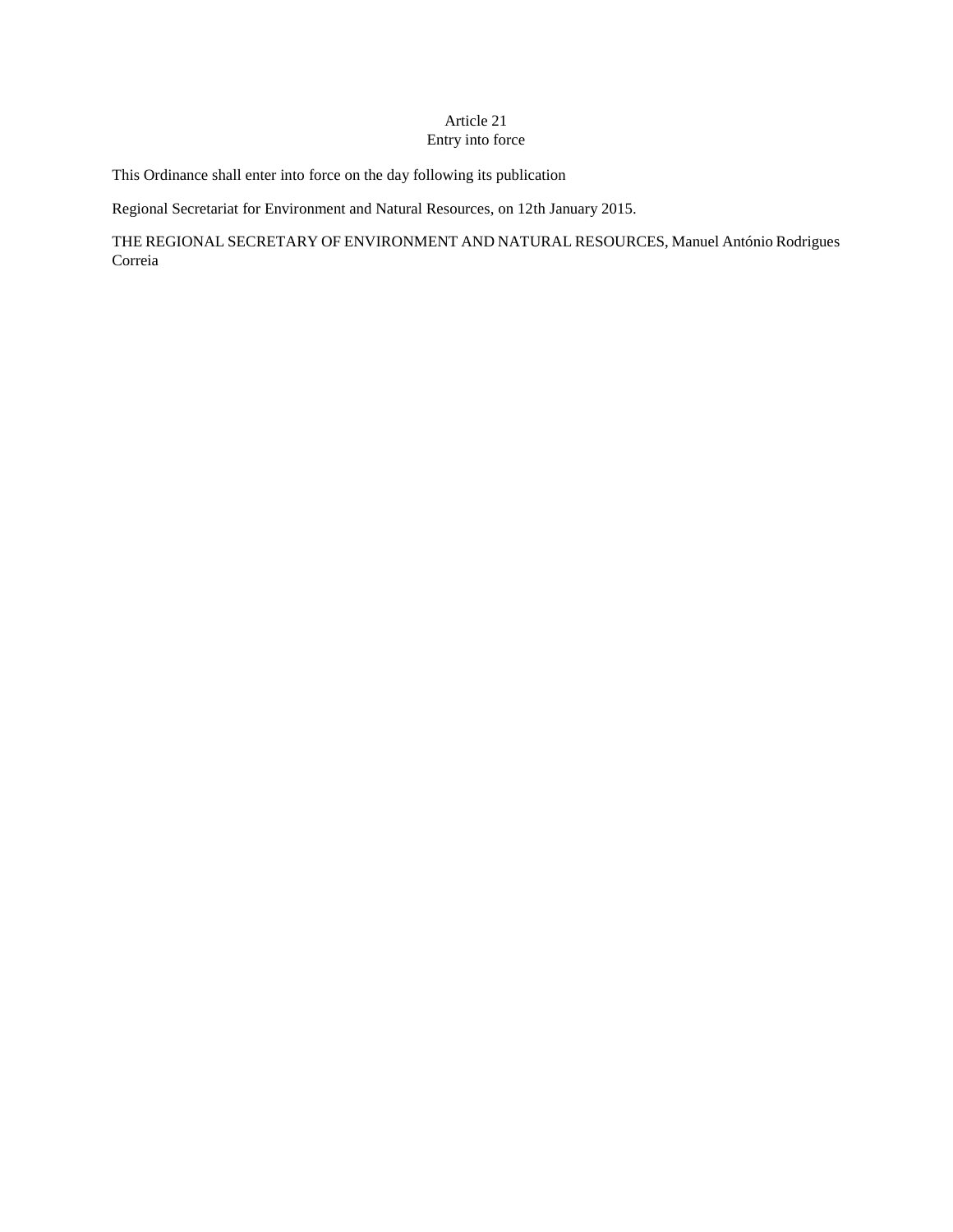# **Recommended Varieties**

| Code*    | Name                  | Synonymous                                          | Color |
|----------|-----------------------|-----------------------------------------------------|-------|
| PRT52803 |                       | Graciosa                                            |       |
| PRT52709 |                       | Terrantez <sup>(1)</sup>                            | в     |
| PRT41605 |                       |                                                     | R     |
| PRT50911 | Malvasia-Cândida      |                                                     | в     |
| PRT50810 | Malvasia-Cândida-Roxa |                                                     | R     |
| PRT40604 | Malvasia-de-São-Jorge | Malvasia <sup>(1)</sup> , Malvazia <sup>(1)</sup> . | B     |
| PRT52512 | Malvasia-Fina         | Boal (1), Bual (1)                                  | B     |
| PRT40705 | Moscatel-Graúdo       | Moscatel-de-Setúbal <sup>(2'</sup>                  | B     |
| PRT40505 |                       | Esgana-cão                                          | в     |
| PRT54029 |                       |                                                     |       |
| PRT51202 |                       | Molar, Saborinho                                    |       |
| PRT50317 |                       |                                                     | в     |
| PRT51806 | Verdelho-Tinto        |                                                     |       |

\* Ordinance No. 380/2012 of 22nd November and Notice No. 6051/2013 of 9th May.

(1) Only on the labeling of wine with DO «Madeira».

(2) Only in the VLQPRD labeling of Setúbal.

# **Authorized Varieties**

| Code*    | Name | Synonymous | Color |
|----------|------|------------|-------|
| PRT50914 |      |            | IB    |
| PRT50201 |      |            |       |
| PRT41707 |      |            |       |
| PRT40809 |      |            | IB    |
| PRT41509 |      |            |       |
| PRT54031 |      |            | IB    |

\* Ordinance No. 380/2012 of 22nd November and Notice No. 6051/2013 of 9th May.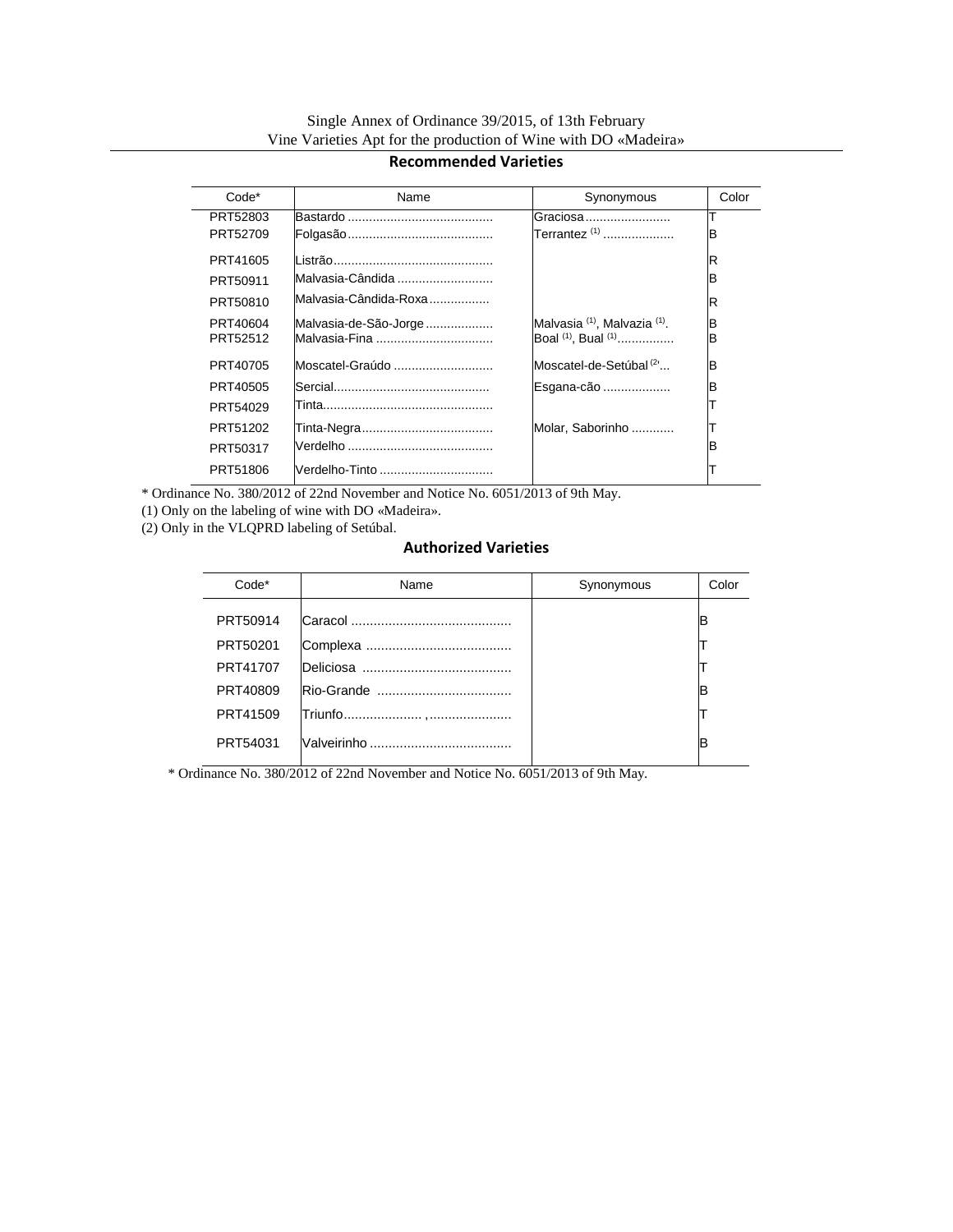#### **Ordinance no. 40/2015**

#### of 13th February

#### RECOGNIZES THE DENOMINATIONS OF ORIGIN «MADEIRA» AND «MADEIRENSE» AND THE GEOGRAPHICAL INDICATION «TERRAS MADEIRENSES»

With the implementation of Decree- no. 212/2004 of 23rd August, a new institutional organization of the national wine sector was established and the recognition, protection, control, certification and use designations of origin and geographical indications of wine products were governed;

The Regional Legislative Decree No 2/2006/M, of 9th January, adapted the application of the provisions of the Decreeno. 212/2004, of 23rd August, to the Autonomous Region of Madeira, thus constituting the regulatory competence of the Regional Government regarding the recognition and extinction of designations of origin and geographical indications of regional wine products and definition of the respective rules of production and trade, as well as the role of Madeira Wine, Embroidery and Handicrafts Institute, IP-RAM (IVBAM, IP-RAM) of coordination, monitoring and regulation of the wine and wine sector in the Region;

In the context of this new legal and regulatory framework of the wine sector, it is necessary to adapt the specific situation of the Autonomous Region of Madeira, giving it a current, coherent and uniform apparel that takes into account not only the accumulated importance of the vine and wine in the history and economy of this Region, but also the development, innovation and quality that have been the mainstay in the preparation of a sustained future;

In this sense, the Regional Legislative Decree No. 1-A/2015/M of 9th January, which establishes the general provisions applicable to wine production in the Autonomous Region of Madeira, was recently published.

It is now a matter of priority to recognize the designations of origin «Madeira» and «Madeirense» and the geographical indication «Terras Madeirenses» as suitable to be used by certain categories of wine and wine products produced in the Demarcated Region of Madeira which comply with a set of rules own production and marketing.

Therefore, under Article 3 of Regional Legislative Decree No 2/2006/M of 9th January, the provisions of No.2 of Article 17 of Regional Legislative Decree No 1- A/2015/M of 9th January, as well as the provisions of paragraph c) of No, 1 of Article 227 of the Constitution and paragraph d) of Article of the Political-Administrative Statute of the Autonomous Region approved by Law No 13/91 of 5th June, as amended by Laws No 130/99 of 21st August and 12/2000 of 21st June 2000 it is restated by the Regional Government of Madeira, through the Regional Secretary for the Environment and Natural Resources, the following:

#### Article 1

# **Object**

This Ordinance recognizes the designations of origin (DO) «Madeira» and «Madeirense» as well as the geographical indication (GI) «Terras Madeirenses».

# Article 2

#### Recognized denominations

1. The designations of origin (DO) «Madeira», including the designations «Vinho da Madeira», «Madère», «Vin de Madère», «Madera», «Madeira Wein», «Madeira Wine», «Vino di Madera» and «Madeira Wijn», and their equivalents in other languages, and DO «Madeirense» as well as the geographical indication (GI) «Terras Madeirenses» shall be recognized, which may only be used in wine and wine products produced in the Demarcated Region of Madeira (DRM), which comply with the provisions of this Ordinance and other applicable legislation and regulations.

2 - The DO «Madeira» may be used only for the generous wine produced in DRM to be included in the category of liqueur wine which tradition has established under that name, and for wine vinegar, provided that they comply in any case with the conditions imposed by the respective statutes and other applicable legislation.

3 – The DO «Madeirense» and the GI «Terras Madeirenses» may be used only for white, red and rosé wines, to be included in the category of wine, sparkling wine, quality sparkling wine and also by wine spirit and wine vinegar,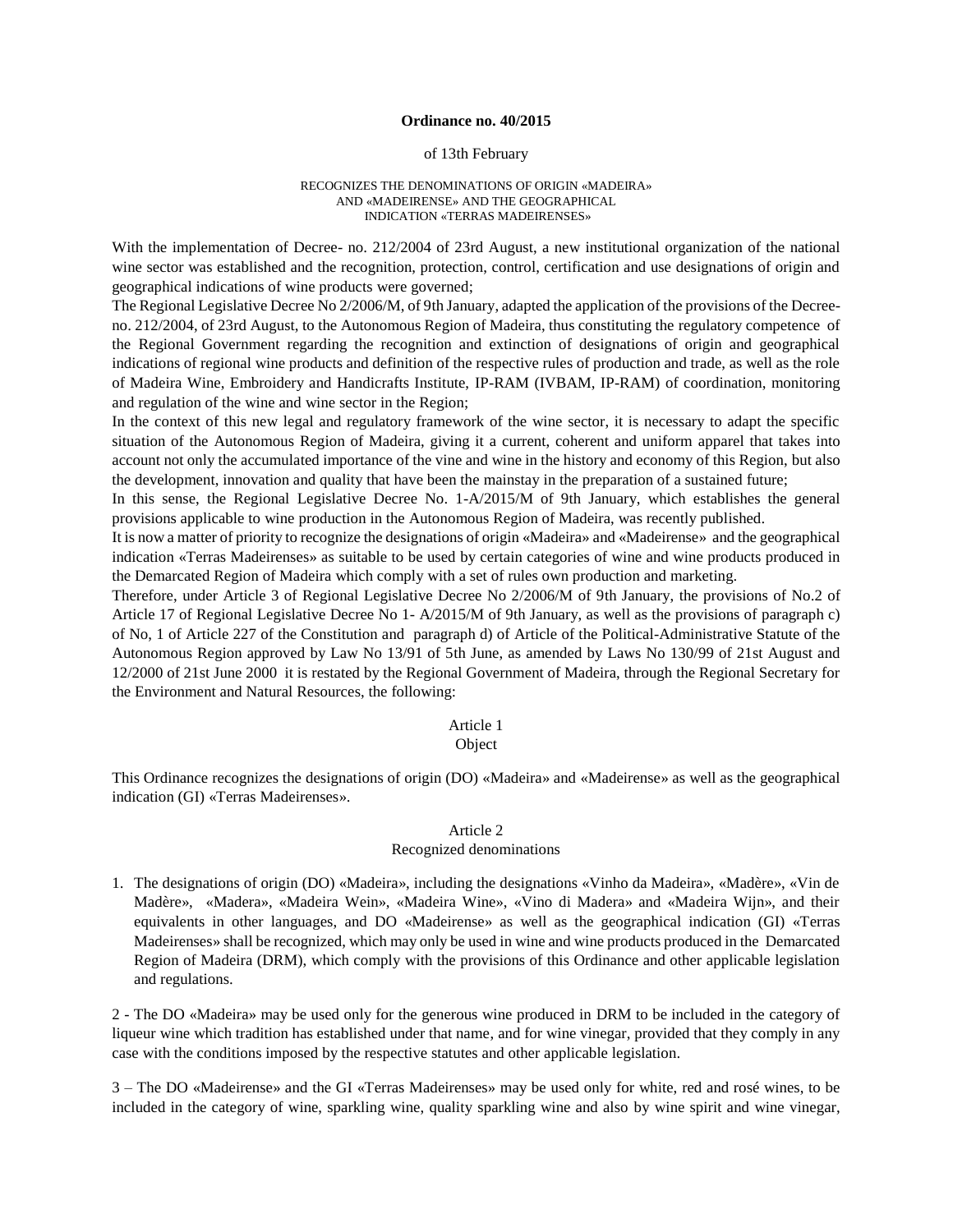provided that, in any case, they comply with the conditions imposed by the respective statute and other applicable legislation.

4 - The Madeira Wine, Embroidery and Handicrafs Institute, IP-RAM (IVBAM, IP-RAM), is responsible for controlling the production and trade, promotion, defense and certification of wines and products with the right to the DO and IG of the DRM.

# Article 3

#### Protection of Denominations

1 - The DO «Madeira» and DO «Madeirense» and the GI «Terras Madeirenses» are collective heritage whose defense is vested in the IVBAM, IP-RAM.

2 - The recognition of the DO and GI object of this Ordinance confers legitimacy to the IVBAM, IP-RAM to prevent the illicit use of these designations.

## Article 4

# Imprescriptibly of Denominations

The DO «Madeira» and DO «Madeirense» and the GI «Terras Madeirenses» are imprescriptible and cannot be made generic.

# Article 5

## Scope of protection

1- In the wine production sector of the Autonomous Region of Madeira (RAM), the DO «Madeira» and DO «Madeirense» and the GI «Terras Madeirenses» may be used only in the products mentioned in Article 2 of this Ordinance which cumulatively comply with the applicable wine regulations, comply with the specific production and trade rules of those designations and have been certified by the IVBAM, IP-RAM.

2. It is forbidden the direct or indirect use of DO and GI in other wine products which do not comply with the requirements set out in number1 of this Article, namely in the storage or packaging, on labels, stickers, documents or advertising , names, trademarks, terms, expressions or symbols which are likely to mislead the consumer by mistake for being graphically or phonetically similar, even if preceded by the terms "type", "gender", "style" or other, even if accompanied by an indication of their true place of origin.

3- It is forbidden the use, by any means, of names, marks, terms, expressions or symbols, or any false or fallacious indication or suggestion, which are likely to confuse the consumer as to the essential origin, nature or quality of the products, as well as of any sign that constitutes reproduction, imitation or evocation of the DO or GI of the Demarcated Region of Madeira.

4. The prohibition set out in paragraphs 2 and 3 of this Article shall also apply to non-wine products when their use is unjustifiably to take unfair advantage of the distinctive character or the prestige enjoyed by the DO «Madeira» and DO «Madeirense» and the GI «Terras Madeirenses» to which this Ordinance applies or could prejudice them.

5 - The reproduction of DO and GI in dictionaries, encyclopedias, similar reference works or in advertising is prohibited, when it can be deduced that they are generic designations.

6- The provisions in this article shall apply, with due adaptations, to the use of the traditional terms of DO «Madeira», DO «Madeirense» and the GI «Terras Madeirenses» contained in the respective regulations.

7 – The operators whose products meet all the requirements set forth in number 1 of this Article shall not be prevented from using the DO and GI referred to in this Ordinance, except as a consequence of decisions rendered in infringement.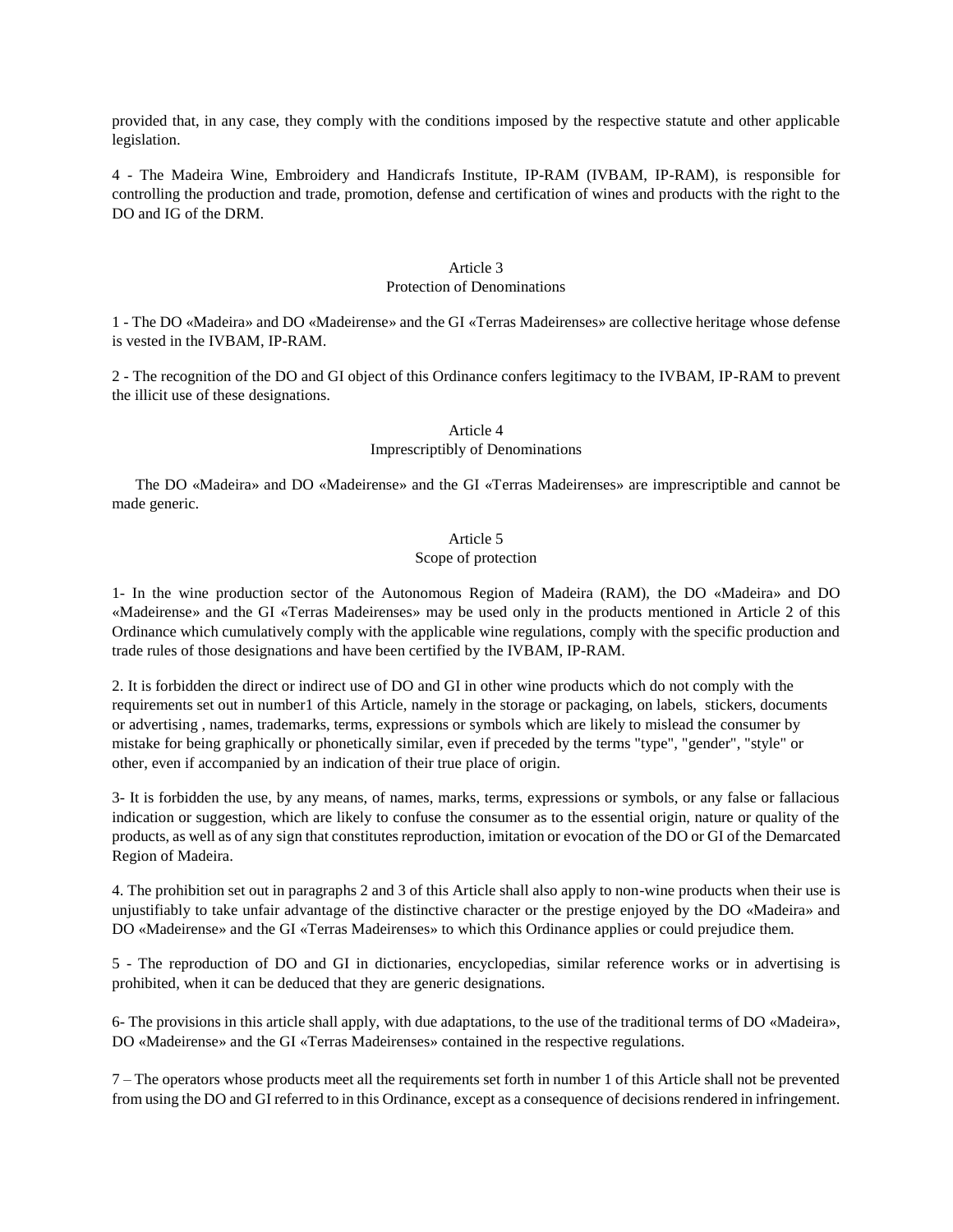8 - The mention or reference to the DO and GI covered by this Ordinance in the denomination of the sale, presentation or advertisement of a product containing wine entitled to the said DO or GI shall be prohibited, unless, cumulatively:

a) the product does not contain another wine;

b) the wine contained in the product grants particular characteristics to it;

c) The producer has obtained authorization from the IVBAM, IP-RAM;

d) the term or the reference to the DO or GI appears on the list of ingredients of the product and does not contribute to the dilution or weakening of its distinctive strength or to its use.

### Article 6

#### Delimitation of the Region

The geographical area of the DO «Madeira» and DO «Madeirense» and the GI «Terras Madeirenses» according to the cartographic representation in the Single Annex to Regional Legislative Decree No 1-A/2015/M of January 9th, establishing the general provisions applicable to wine production in the Autonomous Region of Madeira, corresponds to the Demarcated Region of Madeira and as such encompasses the islands of Madeira and Porto Santo.

## Article 7

# Vine Varieties

The vine varieties to be used in the preparation of wines and wine products mentioned in this Ordinance shall be part, in pursuant to the provisions of Article 4 of Regional Legislative Decree No 2/2006/M of 9th January, of their own regulations to be approved by Ordinance of the member of the regional government with the guardianship of the wine sector.

# Article 8 Cultural Practices

The cultural practices to be used in the vineyards that are destined to the production of wines with DO or IG are the ones considered adequate by the IVBAM, IP-RAM for each vineyard plot.

## Article 9 Entity registration

Without prejudice to other applicable legal provisions, all entities engaged in the production or trading of wine and other wine products covered by this Ordinance, excluding the distribution of bottled products and retail sale, are obliged to register themselves, as well as their respective facilities, in an appropriate register, in the IVBAM, IP-RAM.

# Article 10

# Yield per hectare

The yield per hectare in the DRM of the vineyards destined to the production of wines susceptible of obtaining the DO or IG referred to in this Ordinance will, pursuant to the provisions of Article 4 of Regional Legislative Decree No 2/2006/M, of January 9th, of specific legislation to be approved by Ordinances of the member of the regional government with the guardianship of the wine sector.

# Article 11 Oenological practices and processes

Without prejudice to other legislation in force, the preparation and conservation of musts, wines and wine products covered by this Ordinance must respect the specific oenological practices and processes authorized by the IVBAM, IP-RAM.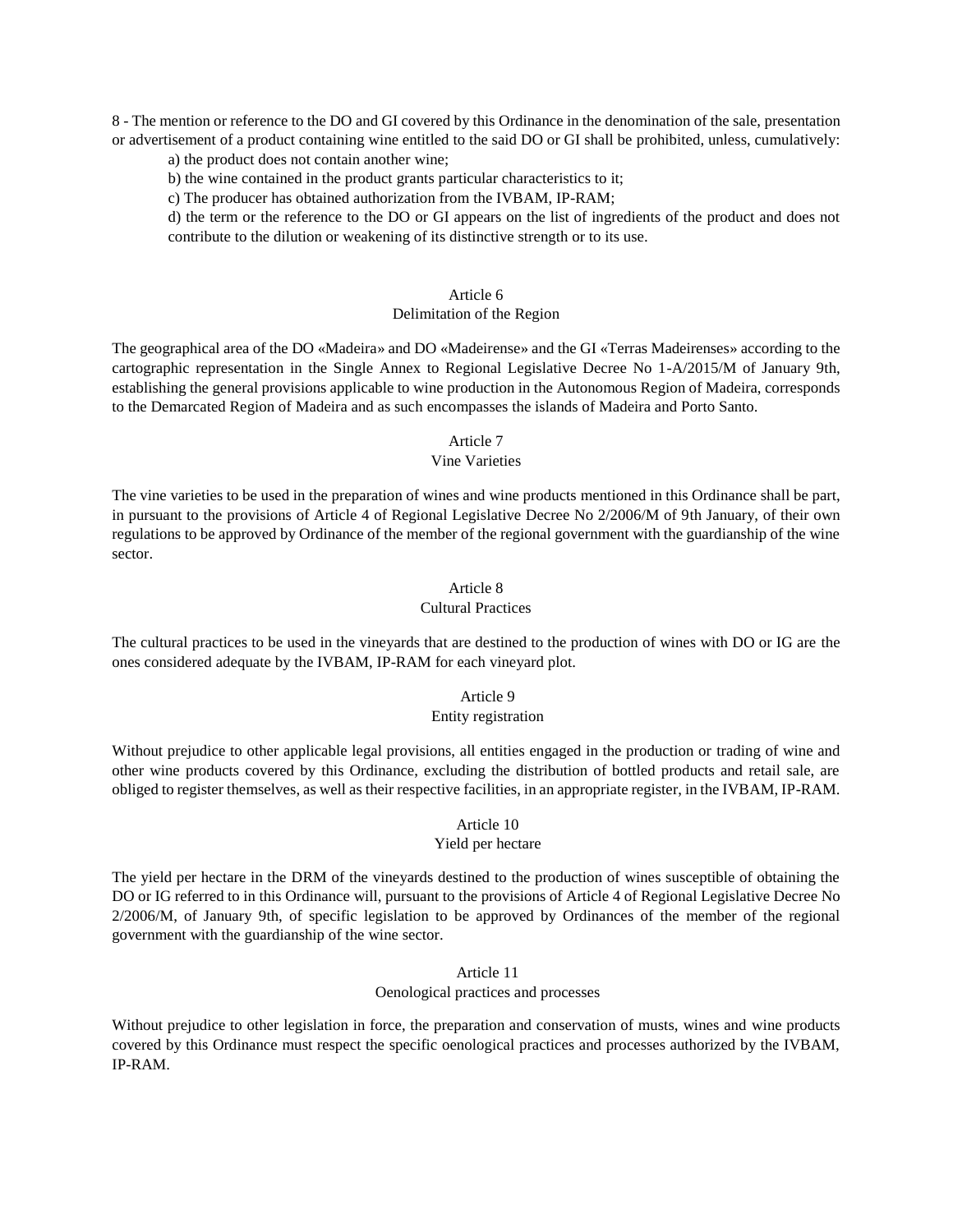# Article 12

# Analytical and organoleptic characteristics

Without prejudice to other applicable laws and regulations, the wines and wine products covered by this Ordinance must:

a) From an organoleptic standpoint, satisfy the appropriate requirements as to clarity, color, aroma and taste, as recognized by the IVBAM, IP-RAM Tasting panel;

b) Regarding the other characteristics, the wines must comply with the regulations of the IVBAM, IP-RAM.

## Article 13

# Symbols and seals of guarantee

1 - Products entitled to the DO «Madeira», DO «Madeirense» and the GI «Terras Madeirenses» may only be traded by displaying on their receptacles the respective seal or capsule-seal, approved and issued by the IVBAM, IP-RAM with models published in the I Series of the Official Gazette of the Autonomous Region of Madeira, and dimensions to be established by the IVBAM, IP-RAM.

2 - The seals of guarantee are numbered sequentially, to allow an adequate control of use, and may contain, as well as seal caps, other control marks, to be defined by the IVBAM, IP-RAM.

3 - For wine entitled with the DO «Madeira», the guarantee seal shall be affixed to the bottleneck, passing under or over the cap, and, like the cap-seal, must be affixed in such a way that it is rendered useless when opening of the bottle.

# Article 14

# Rules of production and commercialization

The statutes containing the specific rules of production and trade for the DO «Madeira» and DO «Madeirense» and the GI «Terras Madeirenses» shall be part of, in accordance with Article 4 of Regional Legislative Decree No 2/2006/M, of 9th January specific legislation to be approved by Ordinance of the member of the regional government with the guardianship of the wine sector.

# Article 15

## Entry into force

This Ordinance shall enter into force on the day following its publication

Regional Secretariat for Environment and Natural Resources, on 12th January 2015.

THE REGIONAL SECRETARY OF ENVIRONMENT AND NATURAL RESOURCES, Manuel António Rodrigues Correia